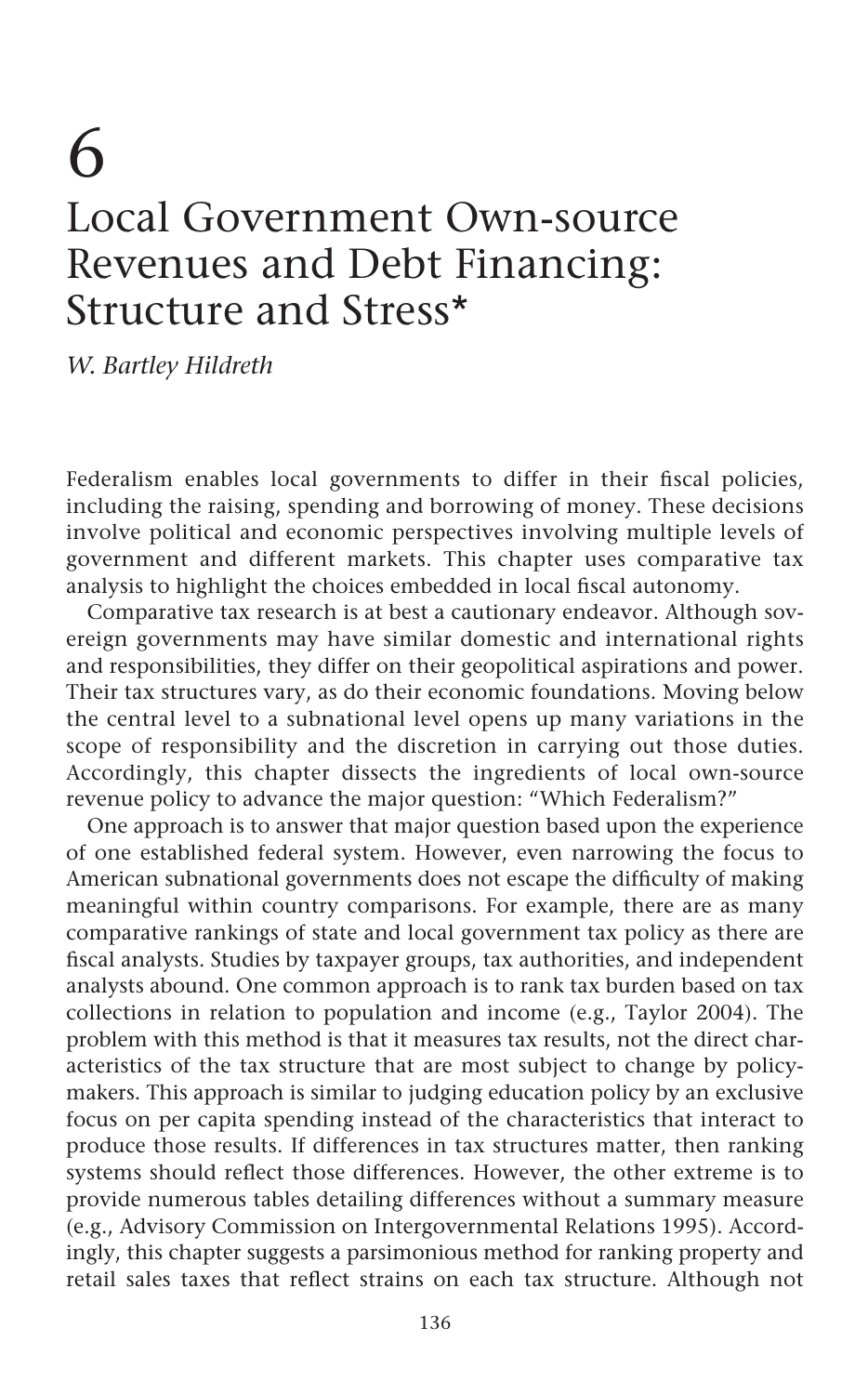offered as a definitive approach, the goal of this approach is to offer insights into tax policy rankings within a federal form of government that enjoys large variations in tax structures.

The starting point for comparing tax policy is Adam Smith's (1776) four criteria for evaluating a tax. According to Adam Smith, subjects of the state should pay based on their ability, a measure of equity. Moreover, taxes should not unintentionally distort economic decisions. Tax administration should be efficient and, finally, the amount collected from the tax should be limited to only the amount needed.

Upon this foundation is built both the normative theory of optimal tax design and less formal methods of tax analysis. Alm (1996: 118) finds a schism "between those who work on the rarefied heights of optimal tax theory and those who toil in the trenches of practical tax design." Optimal tax design is "largely irrelevant" in tax policy practice because optimal theory ignores "relevant institutional features" that can lead to different tax policy trade-offs (Alm 1996: 118).

Tax structures, in fact, reflect an accumulation of political and economic decisions. Alt (1983) identifies five ways that tax structures can vary. The first way is by the level of revenues collected compared to the wealth base from which it is taken. The second method is the share of total revenues attributed to different taxes. Third, tax structures can vary by the extent of fragmentation of tax administration (centralization or decentralization). Fourth is the nature of redistribution achieved by the tax, with the incidence of the tax an issue. Fifth, Alt points to the complexity of a tax including the extent of tax expenditures.

Bird (1993) translates the issue of tax policy into one of fiscal decentralization. In drawing the distinction between central and local fiscal powers, Bird identifies four features of a "truly local" tax. Such a tax should be locally assessed, with rates set locally, and with revenues collected and budgeted locally. Such autonomy allows different communities to make different choices.

Government jurisdictions can use tax differences to compete for growth and development. The consumer/voter, in turn, can exploit these differences to satisfy a particular personal preference pattern (Tiebout 1956). However, tax structures can converge (Ashworth and Heyndels 2001). In fact, Annala (2003) provides evidence that American state and local tax policies have converged over time. His finding holds for total taxes as well as property and income taxes, but not the sales tax.

Federalism around the world is subject to different interpretations, various governmental frameworks, and diverse budget policies. Although countries can differ, there are three basic taxes to consider – income, consumption, and property. Therefore, the first section of this chapter compares local government tax sources in member countries of the Organization for Economic Co-operation and Development (OECD).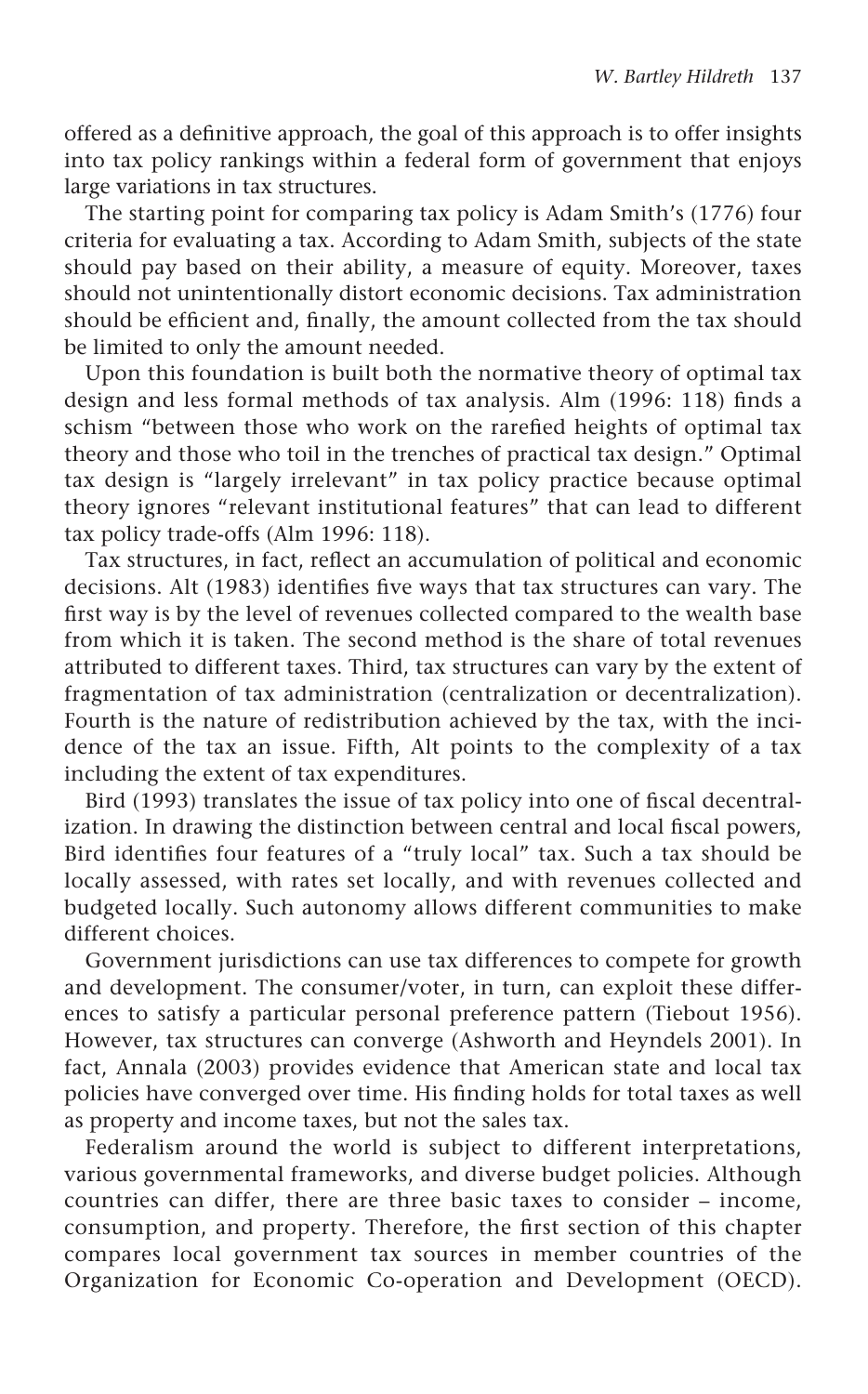These results are compared to historical trends of local government finance in the United States.

Section two examines US local government property, sales and income tax structures. A review of the contemporary aspects of property and sales tax structures illustrate the forces that can strain the effectiveness of these taxes. Accordingly, this chapter introduces separate tax structure indexes for property and sales taxes. This design reflects the base, rate and yield features embodied in tax systems. One benefit is that it offers a way to observe the degree of policy convergence and tax design variation. More importantly, this research addresses the concluding point of Alt (1983: 215): "The simultaneous consideration of economic and political aspects of taxation can only improve future research."

Debt and taxes go together because both are sources of funding for public services and projects. However, there is a fundamental difference. Once a tax is levied by the governing body, taxpayers are obligated to pay if they engage in the taxed activity. In contrast, just because a governmental jurisdiction wants to borrow money, it does not mean that it will enjoy market access at an acceptable cost of capital. Therefore, acquiring money through the public capital markets depends upon the nature of the securities offered, the investors that are likely to purchase the securities, and the ability of the debt issuer to bring a successful offering to the market. To show that debt acquisition structures vary too, the third section of the chapter compares state and local borrowing in the US to provincial and municipal borrowing in Canada.

This chapter focuses on local taxation, specifically the use of property, income and sales taxes, and the acquisition of money through the capital markets. Although comparisons are made to other countries and higher levels in a federal system of government, American local governments remain the primary focus of attention.

## **LOCAL GOVERNMENT TAX SOURCES**

This section first compares the local tax mix in the 30 member countries of the OECD, and then examines local government tax trends in the United States. The focus is on income, sales and property taxes.

## **Local governments in OECD countries**

How balanced are local tax systems among property, sales and income taxes? A balanced tax system is defined as having none of the three primary taxes contribute more than 40 percent of revenues and no tax contributing less than 20 percent, whereas a more expansive definition of tax balance allows any of the three taxes to contribute as little as 15 percent of revenues or as much as 45 percent (Richardson and Hildreth 1999). Applying this concept to local governments in countries of the OECD (2006) reveals significant variability in own-source taxes (Kitchen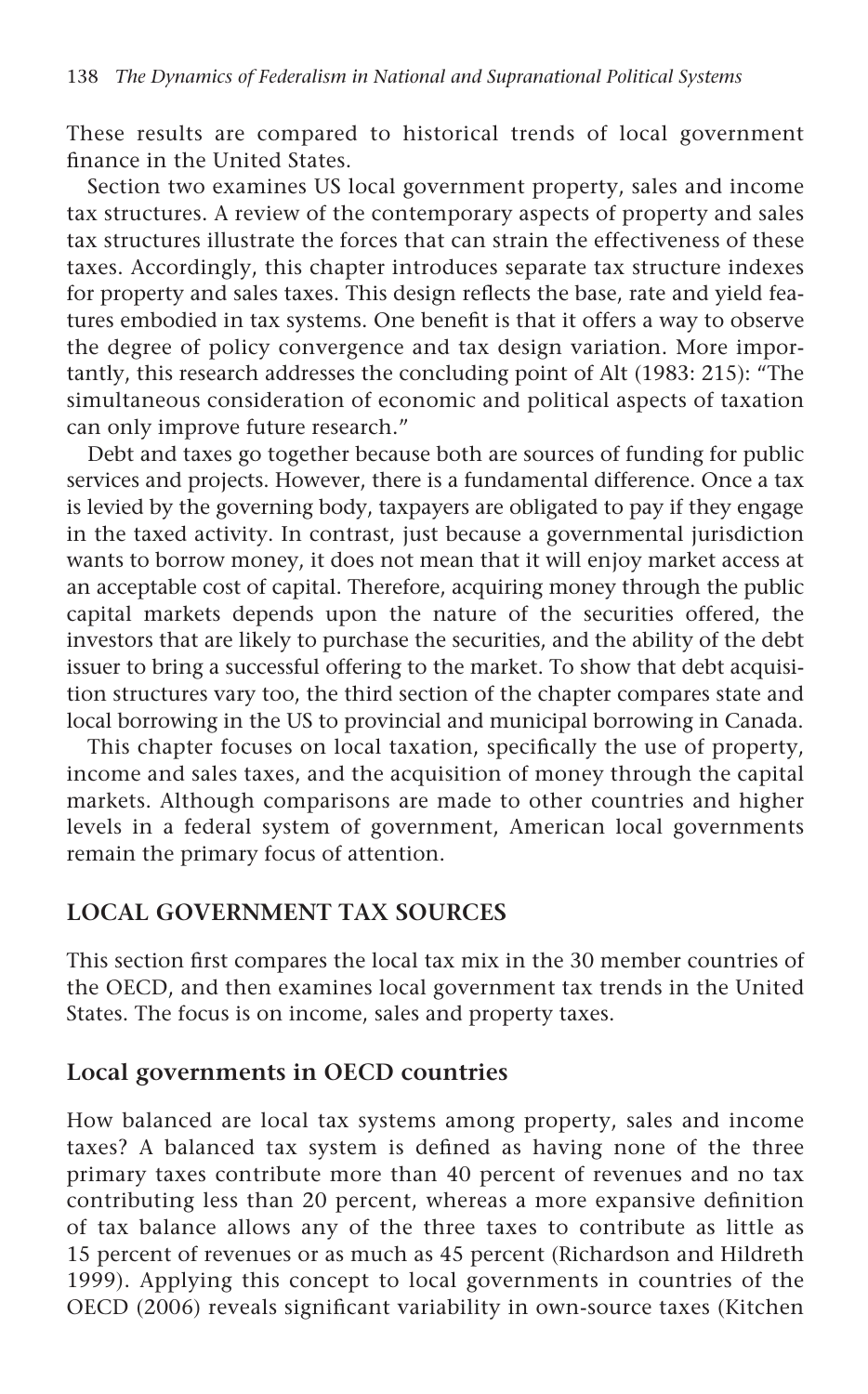2002; OECD 2006). There is no country that meets the basic test of tax balance, although three countries – Japan, Spain, and Turkey – meet the broader measure, as reported in Table 6.1. Italy has balance between

|                      | Tax source as a percentage of total | Local taxes as a<br>percentage of<br>gross domestic<br>product (GDP) |          |       |       |
|----------------------|-------------------------------------|----------------------------------------------------------------------|----------|-------|-------|
| Countries            | Income                              | Sales                                                                | Property | Other |       |
| Federal              |                                     |                                                                      |          |       |       |
| Australia            | 0.00                                | 0.00                                                                 | 100.00   | 0.00  | 0.94  |
| Austria              | 56.65                               | 27.68                                                                | 10.45    | 5.21  | 4.04  |
| Belgium              | 86.48                               | 13.28                                                                | 0.00     | 0.25  | 2.41  |
| Canada               | 0.00                                | 2.06                                                                 | 93.78    | 4.16  | 2.91  |
| Germany              | 74.67                               | 6.44                                                                 | 18.62    | 0.27  | 2.41  |
| Mexico               | 0.05                                | 1.49                                                                 | 84.56    | 13.90 | 0.19  |
| Switzerland          | 83.30                               | 0.30                                                                 | 16.40    | 0.00  | 4.78  |
| <b>United States</b> | 4.83                                | 22.16                                                                | 73.01    | 0.00  | 3.75  |
| Unweighted Average   | 38.25                               | 9.18                                                                 | 49.60    | 2.97  | 2.68  |
| Unitary              |                                     |                                                                      |          |       |       |
| Czech Republic       | 56.50                               | 39.53                                                                | 3.97     | 0.01  | 4.78  |
| Denmark              | 93.03                               | 0.06                                                                 | 6.91     | 0.00  | 17.23 |
| Finland              | 94.90                               | 0.05                                                                 | 4.88     | 0.16  | 9.44  |
| France               | 0.00                                | 10.71                                                                | 54.12    | 35.18 | 4.48  |
| Greece               | 0.00                                | 33.06                                                                | 66.94    | 0.00  | 0.32  |
| Hungary              | 0.36                                | 74.81                                                                | 24.55    | 0.28  | 2.22  |
| Iceland              | 78.09                               | 8.94                                                                 | 12.97    | 0.00  | 9.81  |
| Ireland              | 0.00                                | 0.00                                                                 | 100.00   | 0.00  | 0.62  |
| Italy                | 22.15                               | 22.84                                                                | 15.06    | 39.95 | 7.28  |
| Japan                | 45.17                               | 21.61                                                                | 32.18    | 1.03  | 6.51  |
| Korea                | 13.77                               | 19.73                                                                | 51.53    | 14.98 | 4.57  |
| Luxembourg           | 93.53                               | 1.15                                                                 | 5.05     | 0.27  | 2.44  |
| Netherlands          | 0.00                                | 43.44                                                                | 56.56    | 0.00  | 1.49  |
| New Zealand          | 0.00                                | 9.61                                                                 | 90.39    | 0.00  | 1.94  |
| Norway               | 89.22                               | 2.07                                                                 | 8.71     | 0.00  | 6.37  |
| Poland               | 47.09                               | 2.58                                                                 | 50.34    | 0.00  | 2.72  |
| Portugal             | 22.51                               | 47.69                                                                | 25.32    | 4.47  | 2.16  |
| Slovak Republic      | 51.65                               | 24.37                                                                | 21.92    | 2.06  | 1.58  |
| Spain                | 24.34                               | 48.38                                                                | 26.00    | 1.28  | 9.84  |
| Sweden               | 100.00                              | 0.00                                                                 | 0.00     | 0.00  | 16.53 |
| Turkey               | 32.45                               | 42.76                                                                | 18.83    | 5.96  | 1.90  |
| United Kingdom       | 0.00                                | 0.00                                                                 | 100.00   | 0.00  | 1.69  |
| Unweighted Average   | 39.31                               | 20.61                                                                | 35.28    | 4.80  | 5.27  |

**Table 6.1** Relative importance of local taxes in OECD countries, 2003

*Source*: Based on Kitchen (2002) with updated information from the Organization for Economic Co-Operation and Development (2006).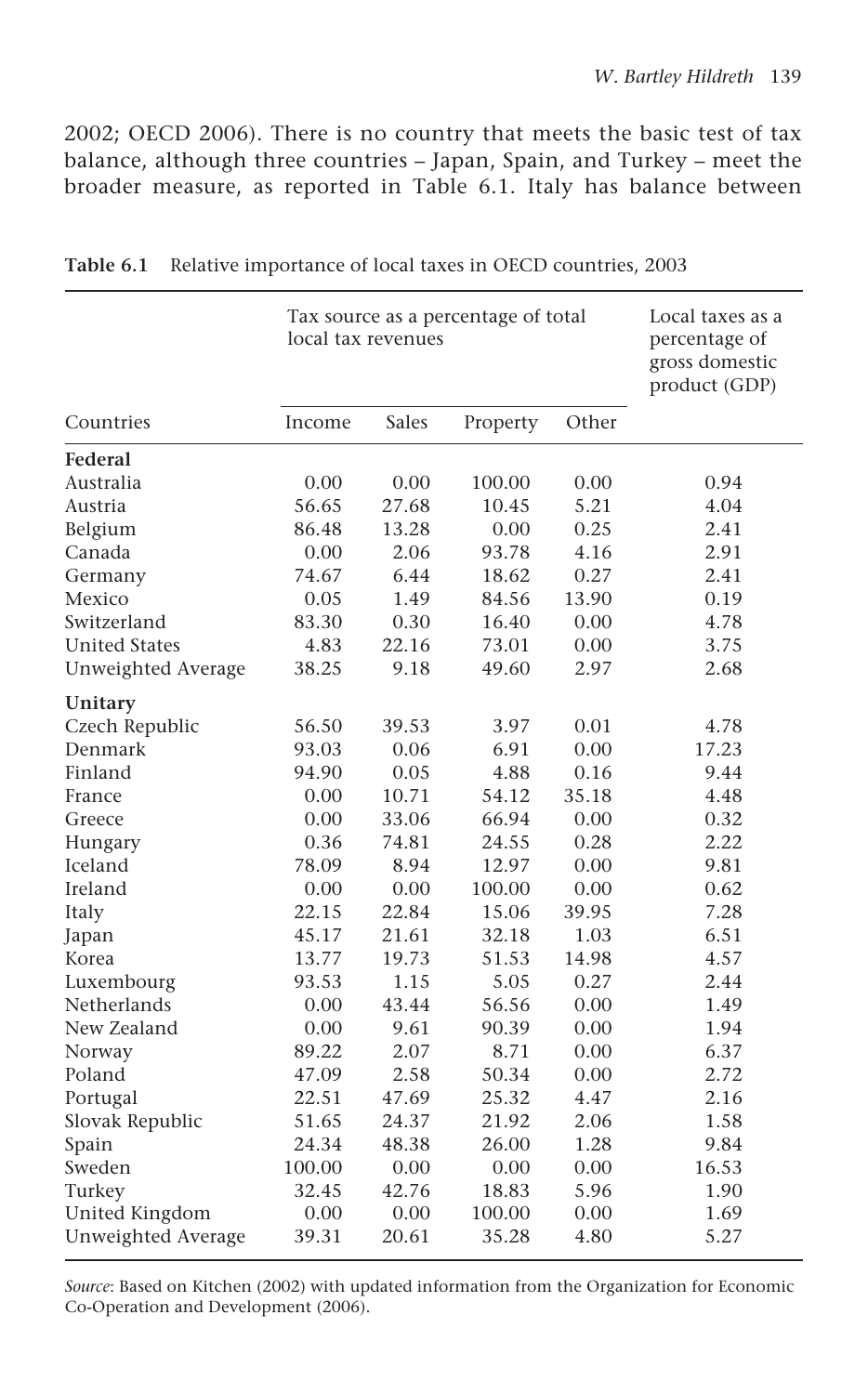income, property and sales taxes, but the largest source is a fourth tax structure based on business.

Local income taxes accounted for more than 45 percent of local taxes in 14 of the 30 OECD countries (Austria, Belgium, Czech Republic, Denmark, Finland, Germany, Iceland, Japan, Luxembourg, Norway, Poland, Slovak Republic, Sweden, and Switzerland). In contrast, US local governments received 4.83 percent of their own-source taxes from the local income tax. The averages for the federal and unitary countries were approximately the same (38.25 percent and 39.31 percent, respectively).

The property tax accounted for more than a majority of local tax revenue in 12 countries (Australia, Canada, France, Greece, Ireland, Korea, Mexico, Netherlands, New Zealand, Poland, United Kingdom, and the United States). According to the OECD, local governments in the US received 73.01 percent from the property tax. The average for the 22 unitary countries was lower (at 35.28 percent) than the amount for the eight federal countries (49.60 percent).

Hungary is the only country with a majority (74.81 percent) of funding from sales taxes. In comparison, local governments in the US depended upon this source for 22.16 percent of 2003 tax receipts.

In 2000, Italy received 60.6 percent of local taxes from "other taxes…paid solely by business" (OECD 2002: 239). By 2003, however, Italy had moved toward a more diversified local government revenue system, with 39.95 percent of revenues from this "other taxes" category (OECD 2006: 226). Interestingly, sales taxes climbed from 8.6 percent in 2000 to 22.8 percent in 2003. These results suggest significant change in the Italian local government finance system that deserves more inquiry.

## **Local governments in the United States**

The US Constitution is silent on the subject of local governments. Therefore, these political jurisdictions are legally the creatures of their respective state governments. The result is 87,525 local governments in the United States, with the governing body of each jurisdiction enjoying some discretion in implementing that organization's mission. Within the 50 states are different local government types, including 3,034 counties, 19,429 municipalities and 16,504 towns or township governments (US Census Bureau 2000). In addition, there were 13,506 independent school districts and 35,052 special districts, such as port authorities, watershed districts, rural fire protection districts, and many other forms of single-purpose districts. Although they differ, each local governmental entity has a mix of taxing, spending and borrowing authority.

Local discretion also emanates from not having to obtain prior approval from a higher level of government for every fiscal decision. Yet, there are constraints. For example, the federal government, increasingly, asserts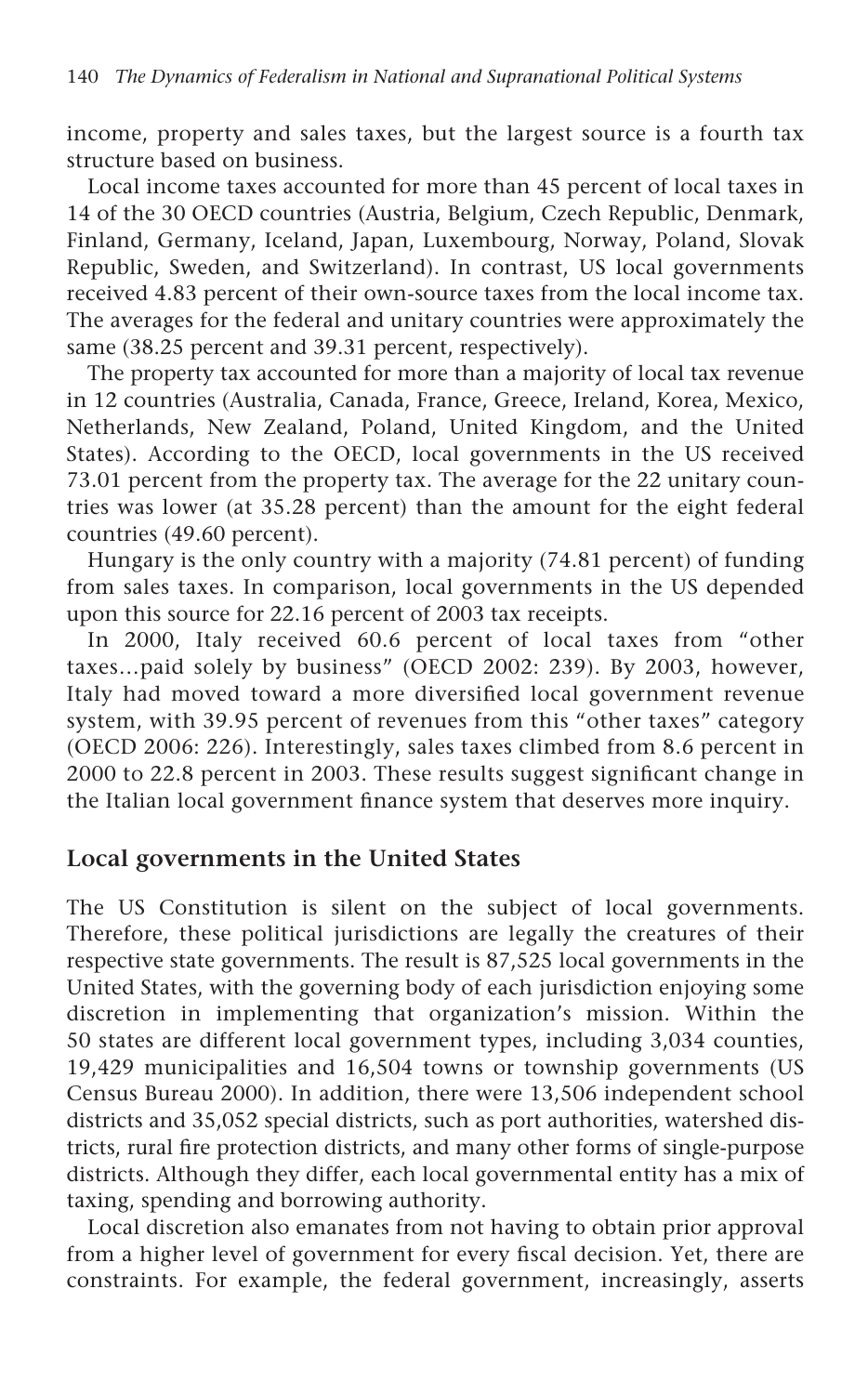jurisdiction over certain fiscal matters, such as prohibiting the taxation of Internet access in the name of interstate commerce (an expansive door to federal preemption), or effectively precluding the taxation of remote sales as by mail-order, telephone, or sales conducted over the Internet. More frequently, the state government constrains local fiscal decisions with explicit prescriptions or proscriptions. In the form of mandates, these restrictions include outright bans on certain taxes; limits on the tax base, rate or yield; restrictions on the use of the money generated from a particular source of revenue; and/or, myriad other requirements effectively restricting discretion. For example, local officials may have an obligation to convey their decisions through such methods as publishing the adopted tax rate, sending the adopted budget and the end-of-year audited financial statement to a central state depository, or other perfunctory duties. These indirect mechanisms can frustrate local officials and add inefficiency to the fiscal decision process. Fiscal federalism does not expect absolute local autonomy.

On a National Income and Product Accounts (NIPA) basis, local governments collected \$26.9 billion in current receipts in 1959 compared to state government collections of  $$21.8$  billion (Figure 6.1).<sup>1</sup> The positions changed in 1981 when states collecting more revenues than all local governments. By 2004, local governments collected \$941.9 billion



*Figure 6.1* State and local government current receipts, NIPA basis, 1959–2004 *Source*: Author's calculations based on data from the Bureau of Economic Analysis, US Department of Commerce.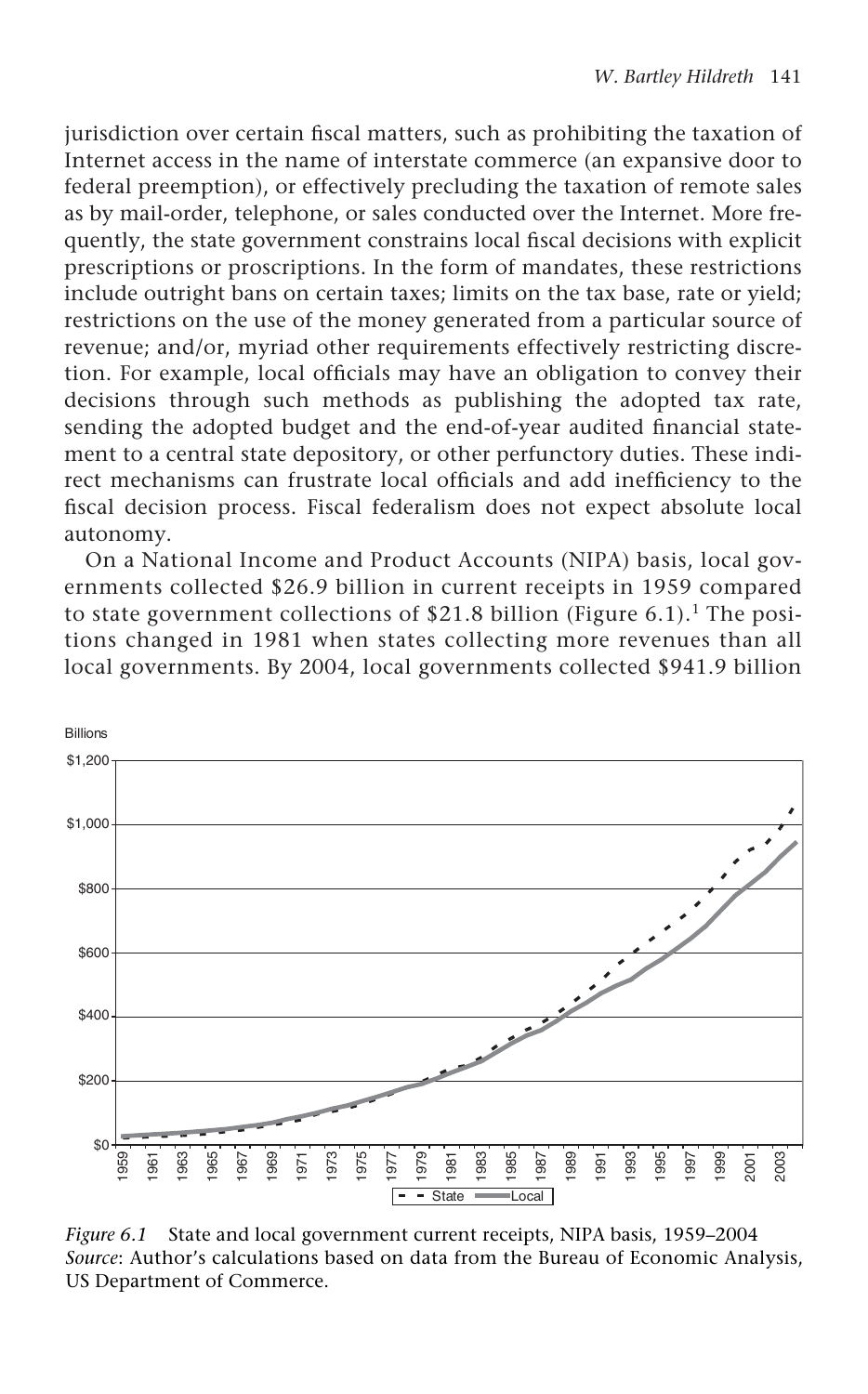

*Figure 6.2* Local government current receipts and expenditures, year over year change, NIPA basis, 1959–2004 *Source*: Author's calculations based on data from the Bureau of Economic Analysis,

US Department of Commerce.

compared to \$1,062.5 billion by the states. Examining the data by yearly change, however, conveys a different story. Although the absolute percentage change of local government current receipts remains above 4 percent (see Figure 6.2), the yearly change has softened considerably from significant levels of yearly increases in earlier decades. In comparison to current expenditures, there is a pronounced lag effect of large spending increases after large revenue increases. Whereas state revenues increased by only 1.78 percent from 2001 to 2002 (not shown here), the resilience of local governments to shocks such as 9-11 and the dot.com bust is illustrated by a local government revenue increase of 4.54 percent from 2001 to 2002. These trends are not adjusted for price changes because public budgets are not either; citizens are likely to react to reports of current dollar changes. These data offer a hint why citizens may have a concern about the size of, and growth of, (local) government.

Converting the series to a percent of GDP, as shown in Figure 6.3, reveals the significant decline in local government current receipts following the 1974 recession (highlighted by New York City's fiscal emergency of 1975) and a long period of recovery. More recently, the recent downturn reflects the post 9-11 environment. For example, New York City's personal income tax collections did not exceed the 2001 amount until 2005 (City of New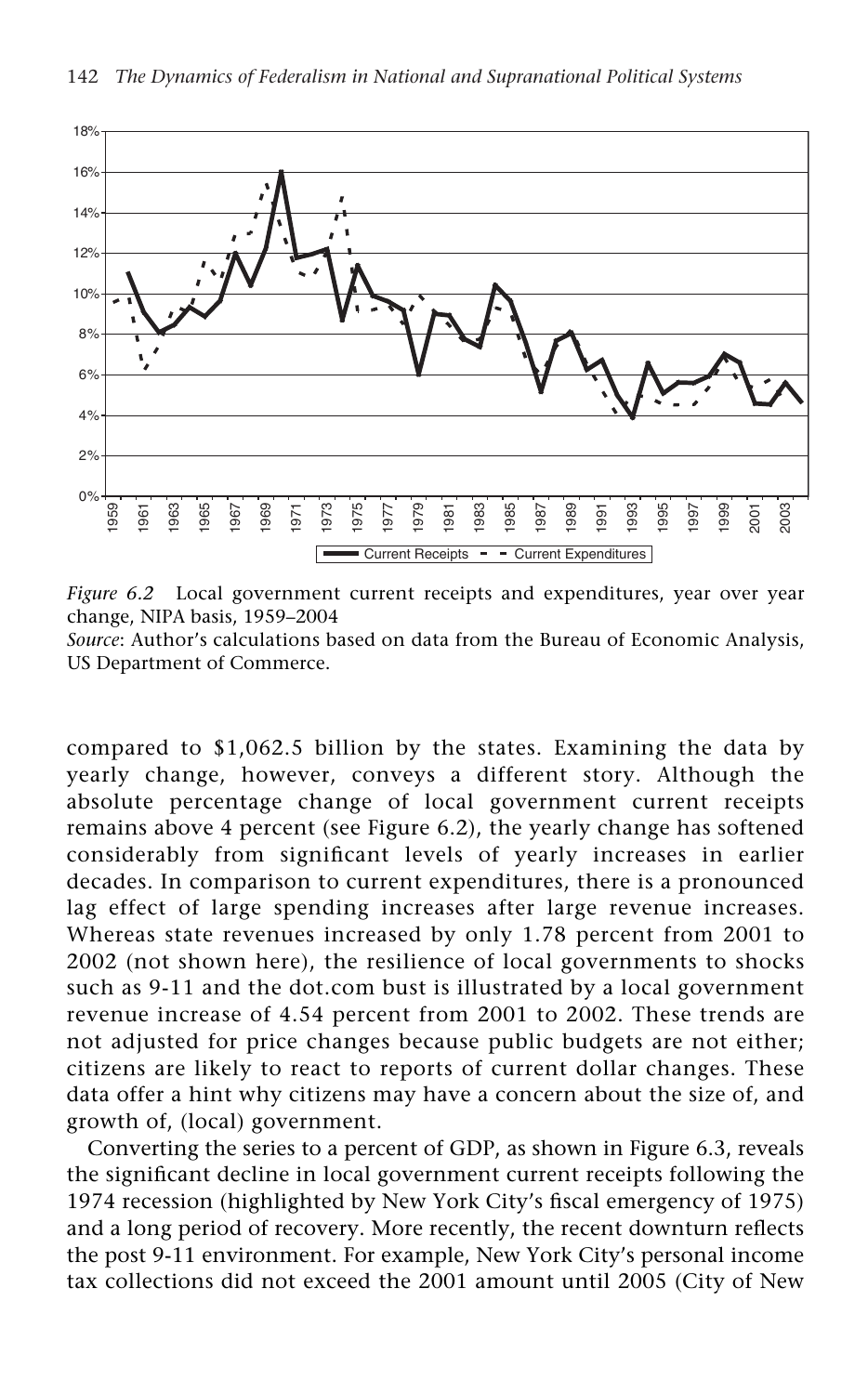

*Figure 6.3* Local government current receipts as percentage of GDP, NIPA basis, 1959–2004

*Source*: Author's calculations based on data from the Bureau of Economic Analysis, US Department of Commerce.

York 2005). Local governments, however, generally enjoy a healthy surplus position (Pagano 2002; Pagano and Hoene 2003), although some communities face significant fiscal problems. For example, in 2003, the City of Pittsburgh's bonds were downgraded to junk bond status after the city's external auditors warned that the city's viability was at risk without new revenue authority (Lucchetti 2003). On the other side of the country, San Diego's fiscal mismanagement continues to undermine its sunny façade (Wong 2004; San Diego Union Tribune 2006).

#### **Primary own-source revenues**

State and local governments face a variety of revenue options, with taxes the most contentious ones in public debate. This section examines the structure of the property, income, and sales taxes (Carter and Hildreth 1992). The property tax remains the primary local revenue source for local governments, despite a decline in dependence over the last 40 years. In contrast, the sales tax has grown in use over the same period. Local income taxes remain a small segment of the overall fiscal picture of American local governments. Attention is roughly in proportion to their share of collections, as shown in Figure 6.4. A brief discussion of service charges concludes the section.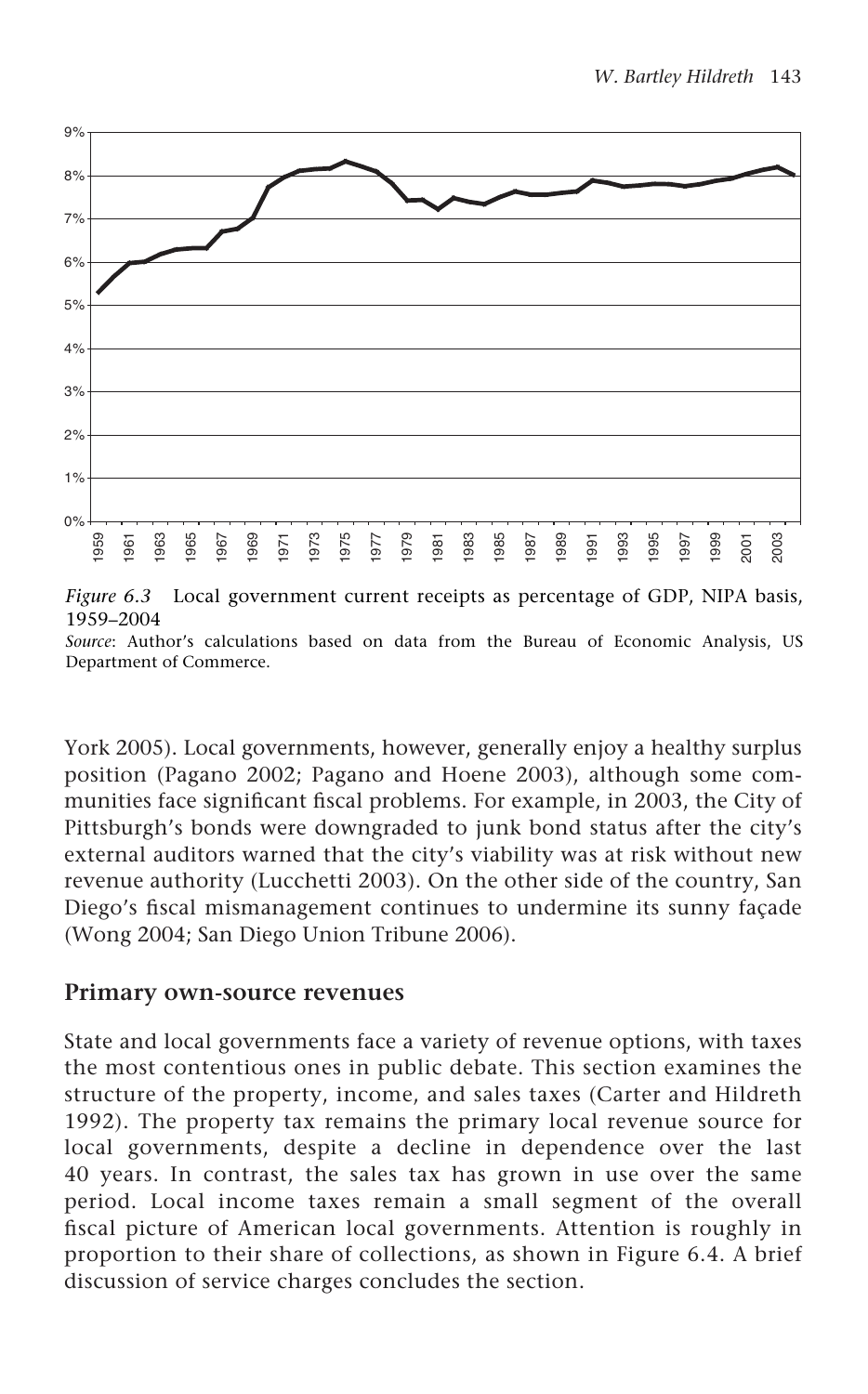

*Figure 6.4* Local government sources of funds as percentage of total, NIPA basis, 1959–2004

*Source*: Author's calculations based on data from the Bureau of Economic Analysis, US Department of Commerce.

#### **Property tax**

Glenn Fisher's (1996) sweeping history of the property tax in America traces the shifting political and economic support for equality of taxation. A shift from uniformity as a single rule of tax design to multiple rules reflects political responsiveness. Fisher finds the 19<sup>th</sup> century a period of uniformity, a symbol of equality. Property taxation encompassed real and personal property, tangible and intangible, all in proportion to value. Everyone was taxed, both the powerful and the politically weak. Accordingly, the tax was viewed as simple and fair, and easy to administer locally.

A retreat from the uniformity principle occurred at the turn of the 20<sup>th</sup> century with the mobility of people and the complexity of commerce. Voluntary compliance dropped, and locally elected assessors increasingly were prone to making exceptions despite laws to the contrary. These local decisions imperiled state budgets dependent upon the locally administered property tax. In addition, a rising sentiment that intangibles were subject to double taxation led to a movement to exempt that class of assets from the broad-based property tax. All of these factors, plus the Great Depression, con-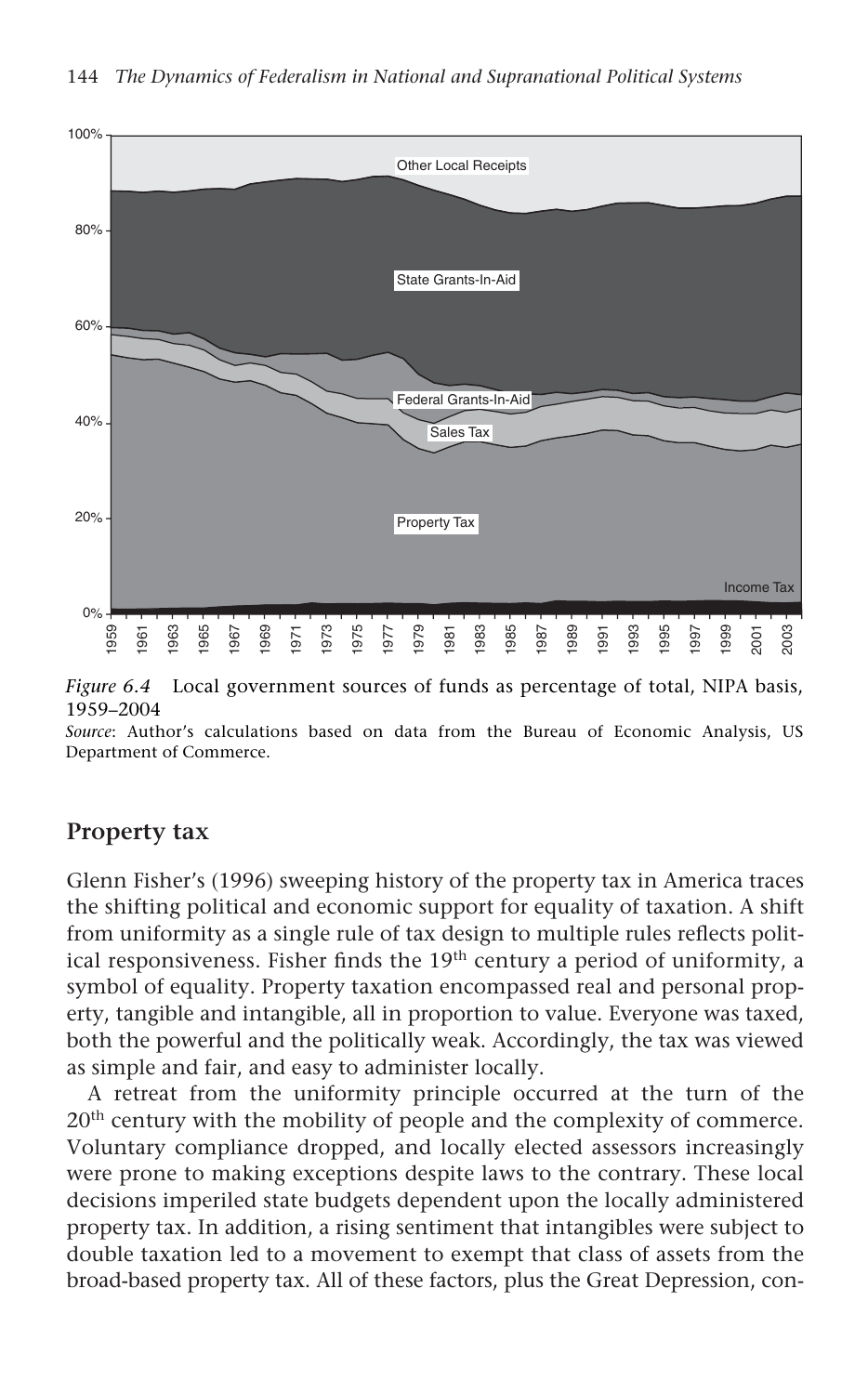tributed to states finding refuge in the taxation of income and retail sales, leaving property primarily taxed locally. The one exception to states retreating from uniformity was the movement to centralize taxation of rateregulated railroads and utilities, both to protect that industry segment from local officials who might succumb to overtaxing out-of-town businesses and a more positive perspective that central administration was best for network utilities.

Fisher finds the modern property tax especially responsive to the political process and economic arguments, illustrated by a long, and growing, list of deviations from a uniform base. For example, homestead exemptions remove residential property from the tax rolls, use-value taxation protects agricultural property from valuation increases caused by adjacent development, and industrial tax exemptions remove targeted businesses from the tax list. Other exemptions spring forth almost yearly from nearly every state legislature. Fisher links this trend of tax personalization with the growth of voter discontent exemplified by various forms of tax and expenditure limits.

### **Contemporary aspects of the property tax structure**

Local governments still depend upon the property tax. The tax provides current operating revenues and is leveraged through debt financing to cover the acquisition and construction of capital assets and infrastructure. Therefore, the share of revenues generated by the property tax provides a measure of dependence on this source of funds. In 2002, local governments received 45 percent of own-source general revenue from the property tax, as reported in Table 6.2. School districts relied on the tax for almost

| Type of government                 | Property tax     | Own-source<br>general<br>revenue | Property tax<br>as a<br>percentage of |  |
|------------------------------------|------------------|----------------------------------|---------------------------------------|--|
|                                    | (\$ in millions) | (\$ in millions)                 | own-source<br>general<br>revenue      |  |
| All Local Governments              | \$269,489        | \$597,139                        | 45.13%                                |  |
| <b>School Districts</b>            | \$119,970        | \$151,249                        | 79.32%                                |  |
| General-purpose Governments        | \$139,196        | \$384,359                        | 36.22\%                               |  |
| Special Districts                  | \$10,254         | \$61,751                         | 16.61%                                |  |
| Counties 250,000+ population       | \$37,469         | \$93,687                         | 39.99%                                |  |
| Municipalities 200,000+ population | \$24,653         | \$95,314                         | 25.87%                                |  |

**Table 6.2** Property tax in local government finance by type of government unit, 2002

*Source*: Based on Netzer (2003a) with updated information from Census of Governments, 2002, US Bureau of Census.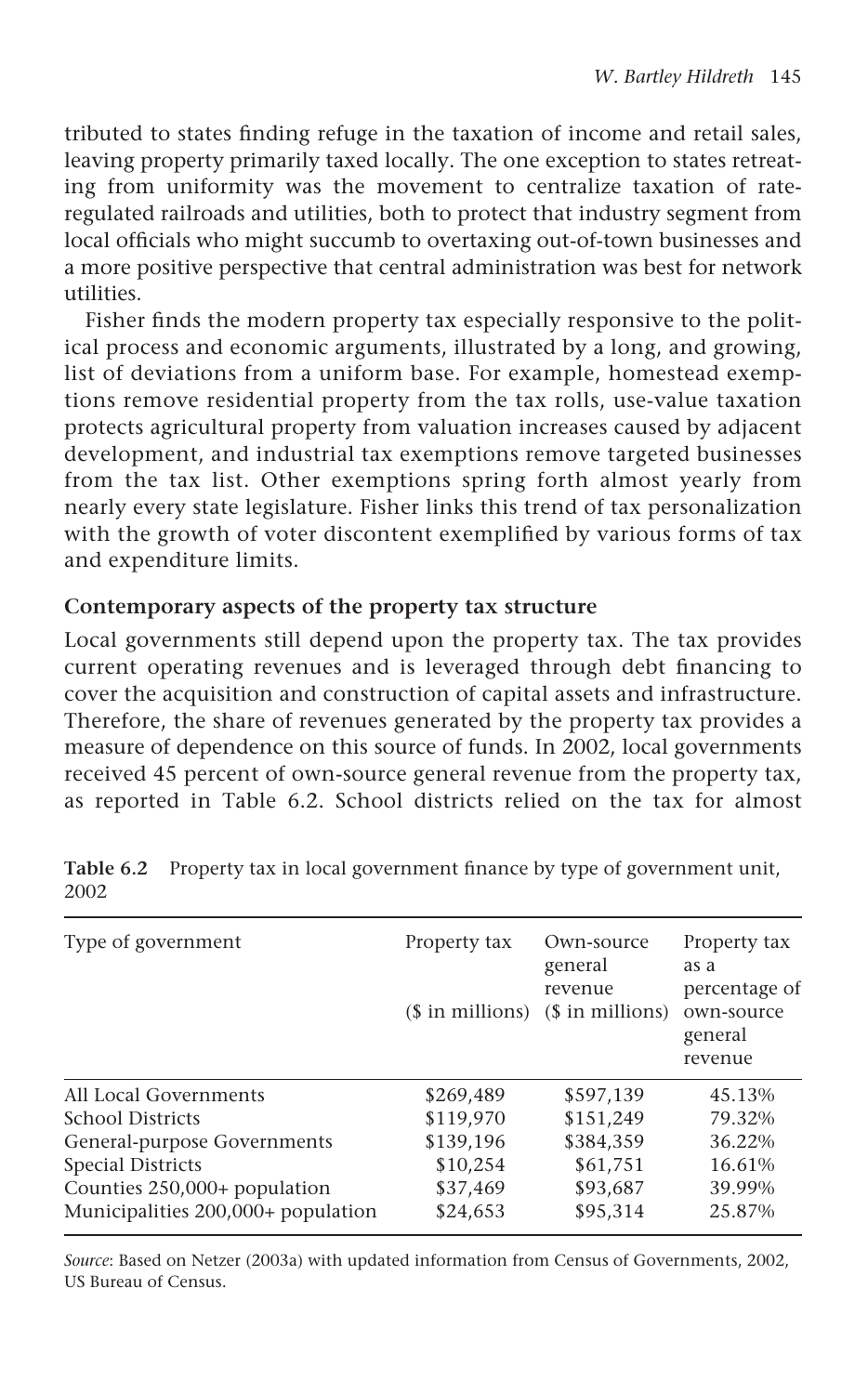80 percent of own-source general revenues whereas for general-purpose local governments it was 36 percent. Showing their limited reliance on this tax, special district governments received 17 percent of own-source general revenues from the property tax. Large counties (defined as 250,000 or higher in population) received 40 percent of own-source general revenues from the property tax compared to 26 percent for large municipalities (defined as those with a population of 200,000 or higher). Similar calculations using 1997 data, the last prior data collection period, found similar results except that large counties relied more on the property tax then (45 percent) than in 2002 (40 percent). Although some state governments use the property tax, the aggregate amount is less than two percent of total taxes, an amount that could be understated due to the classification in some states of a state-wide mandated school property tax as a local tax whereas in other states the same mechanism is classified as a state tax (Kenyon 2003).

The property tax is called the *ad valorem* tax because the concept is to set taxable value according to physical value. Determining this physical value is the point that bothers many taxpayers. The income tax appears to have a clear tax base although the sales tax rate is applied against the market price of the taxable commodity or service. Short of an exchange in the market place to determine the market value, however, a property's value depends on a subjective evaluation that is open to dispute. Especially challenging the tax assessor's ability to assign an appropriate "market" value to such a property is when there are few trades of similar properties, as is the case in rural areas and small towns. Access to business-specific valuation guides and computerized data from other jurisdictions around the state can help these local assessors deal with this information deficiency. Solving this problem can lead to other problems. California's Proposition 13, for example, was fueled by taxpayer shock to an efficient valuation process. The horizontal equity problem with that famous citizen initiative was addressed by the US Supreme Court, in *Nordlinger v. Hahn* (505 US 1, 1992). The Court upheld California's "welcome neighbor" approach to assessment inequity that permits longterm residents to enjoy lower effective tax rates compared to owners of newly purchased properties (Sexton *et al*. 1999).

Proposition 13 is not the only situation that leads to tax inequity. In another common area, many states classify real property into categories such as residential, commercial, agricultural, and public utility, and in the process use different weighting schemes for each. For example, Kansas assesses residential property at 11.5 cents for every dollar of (estimated) market value, commercial property at 25 cents on the dollar and public utility property at 33 cents on the dollar. This arbitrary classification scheme violates tax fairness. Electric industry restructuring was delayed in several states until fiscal transition rules could be created to solve the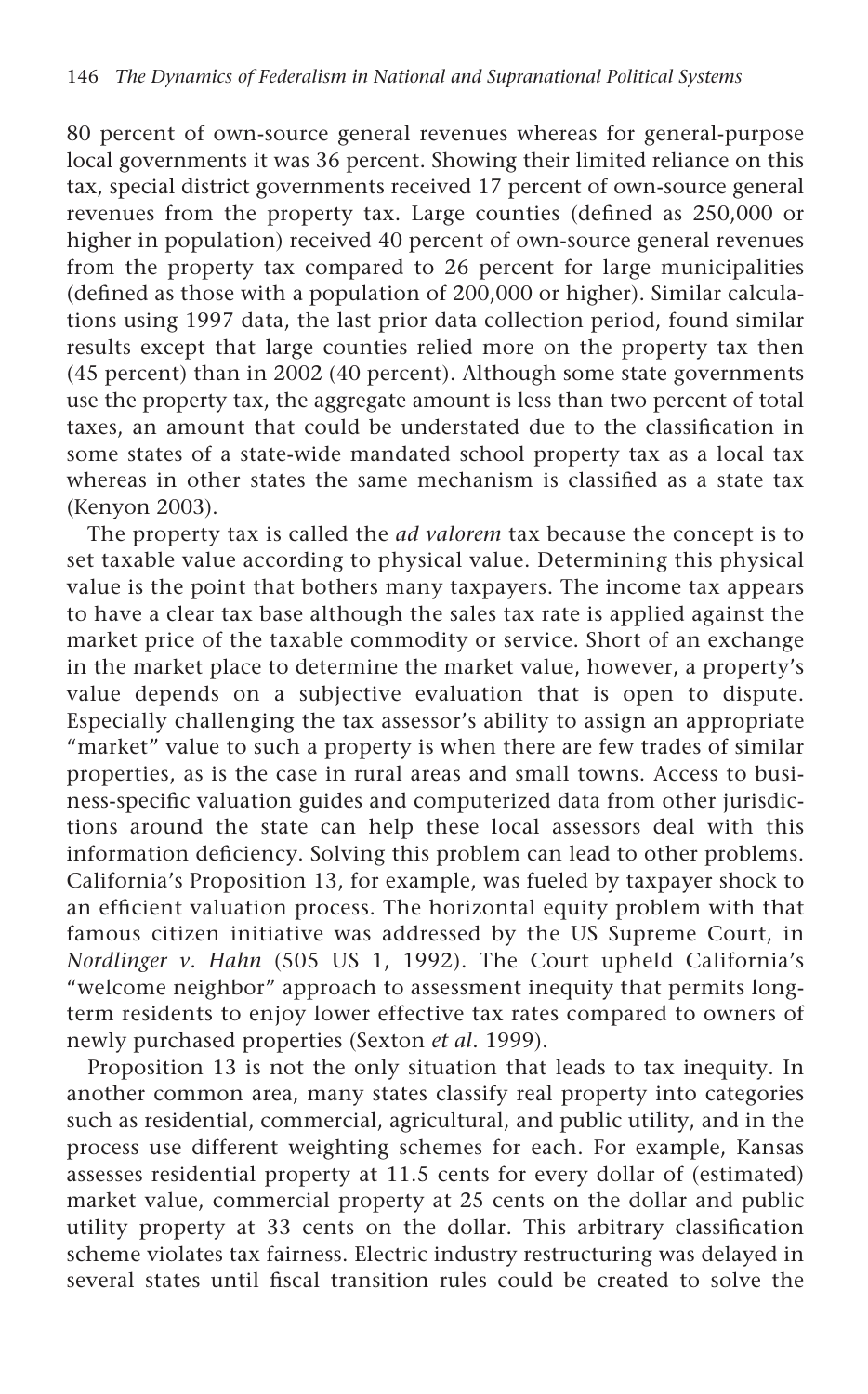problem caused by similar inequities in taxation. Commonly, a privately owned (merchant) power plant could be taxed at the lower commercial property value although a power plant owned by an integrated electric utility would be taxed on a unity basis, by the state, as part of the entire utility instead of the physical value of the single power plant (Seaman and Hildreth 2003). In another example, erosion of the tax base due to charity and non-profit exemptions have prompted communities to call for payments-in-lieu of taxes, if not reconsideration of the exemption altogether (Brody 2002).

An especially troubling exemption is termed the "homestead exemption." This reduction in tax base rewards home ownership, often stated as a dollar amount reduction of taxable value. In Louisiana, for example, the effect is to exempt the first \$75,000 of market value on a homestead from taxation. Since homeowners vote, this tax exemption resists any reduction, thereby rendering higher rates on the commercial and industrial properties – an anti-business tax of the first magnitude – which, of course, do not have the power to vote. This type of disparate treatment of commercial property relative to residential leads to different effective tax rates.

Property tax assessment is decentralized and fragmented. Although municipalities in some states have this responsibility, counties are the primary level where this administrative responsibility resides (Behrens 1998: 245). One very unusual setting is Orleans parish (county), Louisiana – the location of the City of New Orleans – where there are seven assessors elected by district.<sup>2</sup> There are substantial economies of scale in performing property tax assessments even when there is only one assessor per county. Sjoquist and Walker (1999) report cost savings in the magnitude of 20 percent from consolidating assessment functions in 68 smaller Georgia counties. In a study of Illinois counties, Giertz and Chicoine (1990) draw similar conclusions on the advantages of consolidating assessing jurisdictions. These results confirm the earlier recommendations on centralized assessment by the Advisory Commission on Intergovernmental Relations (1963).

Citizens dislike a government entity that does not temper its use of the taxing power. In lieu, or instead, of public officials addressing the matter, citizens turn to various mechanisms to exert control (Mullins 2003). Limits on the tax base can take the form of caps on the growth of the base. The tax rate can be limited by requiring citizens to vote on changes to the rate, as in a supermajority of citizens voting. Even the yield can be limited by restricting the amount that can be collected, as in the prior year's levy adjusted for inflation. Evidence is accumulating that property tax limitations have beneficial results in controlling the Leviathan model of government (McGuire 1999). Other implications include increased centralization of resources and budgetary decision-making at the state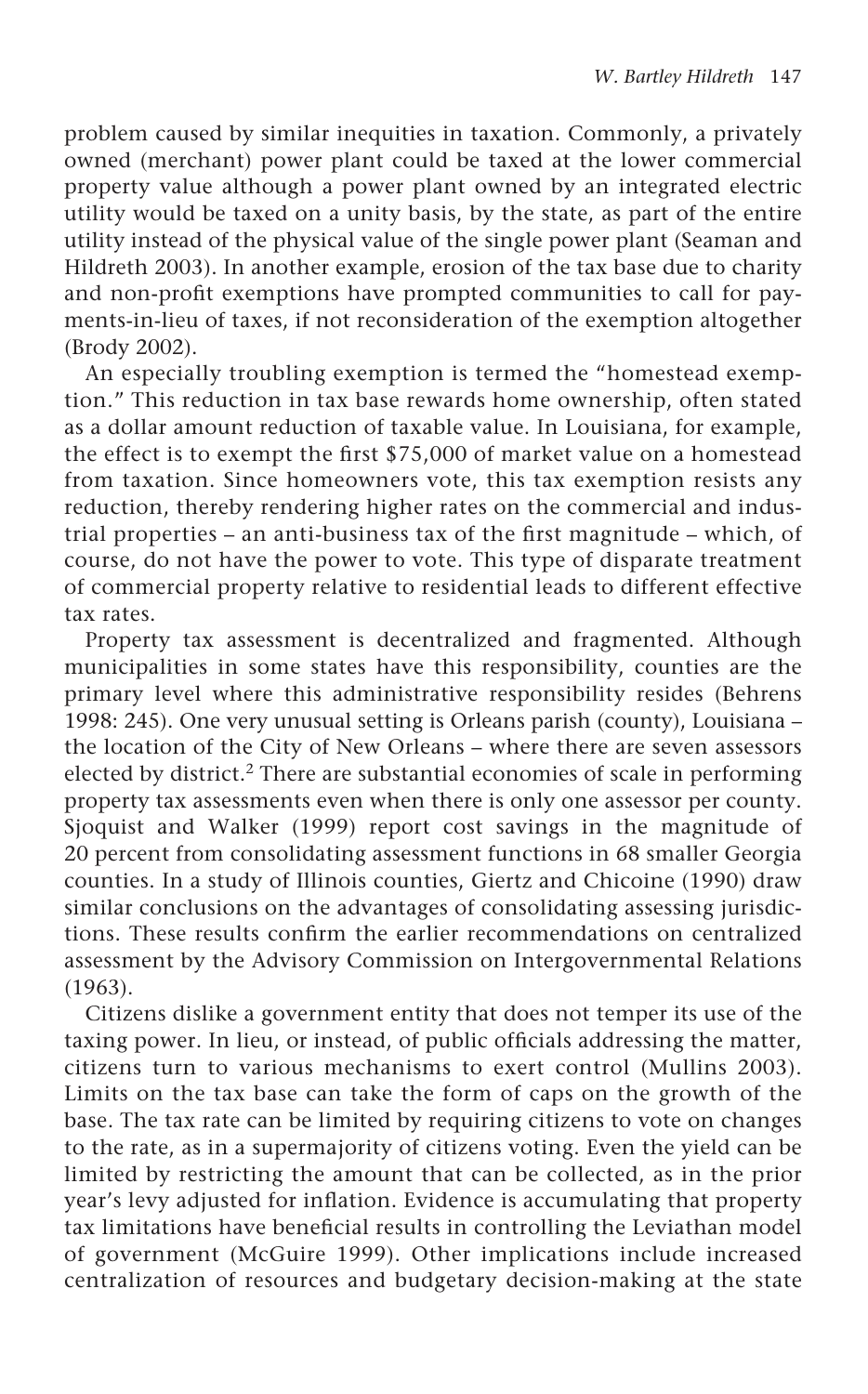level, increased use of service charges and other forms of non-tax local sources, and a lessening of ability to respond to local service preferences (Mullins and Joyce 1996).

#### **Property tax structure index**

This review of the contemporary aspects of the property tax structure illustrates the forces that can strain its effectiveness. Tax design, therefore, reflects tension on the structure. The local property tax policy structure index was constructed using four equally weighted factors to gauge the variation across the states.

*Complexity*. The number of counties in each state, as reported by the Census Bureau, provides a convenient measure of the administrative assignment of this tax, although in some states property tax administration may reside at the municipal level. The results are normalized by the mean of the series. This method neutralizes the scaling differences in this and other factors, thereby permitting the four factors to be added together to generate the overall index.

*Adequacy*. In a narrow view of efficiency, for a government to be dependent on one tax source subjects it to the vicissitudes of economic and political forces arrayed against that particular source of funding and the distorting effects that can arise. Therefore, the percentage of state and local property tax collections to total state and local taxes provides a measure of the level of dependency on this tax source (using Census Bureau data for 1997). The purpose of including state property tax receipts is to avoid the problems caused by the peculiar assignment of state-wide school property taxes to a type of government (Kenyon 2003). Even if there is a state property tax, administration remains at the local level (except, perhaps, for regulated public utility property). The results are normed by the mean of the series.

*Equity*. One measure of tax equity is the relationship between effective tax rates for commercial to residential properties in metropolitan areas of each state, as reported by Mullins (2003) for 1996–98. The results are normed by the mean of the series.

*Constraint*. Although there are many different forms of tax limits – limits on rates, base and yield – the one that imposes limits on the tax base, specifically on assessment increases, has proven the most troublesome for tax administration and equity concerns, as embodied by the "welcome neighbor" effect in California. This dichotomous measure is coded 1 if the constraint exists, and 0 if not (based on data from International Association of Assessing Officials 2000; Mullins 2003).

States are arrayed according to the local property tax structure index in Figure 6.5. With a national mean of 3.32, the Texas index of 7.2 is 2.17 times the national mean. The four states with the highest index (greater than 1.5 times the mean) are Texas, Illinois, New York and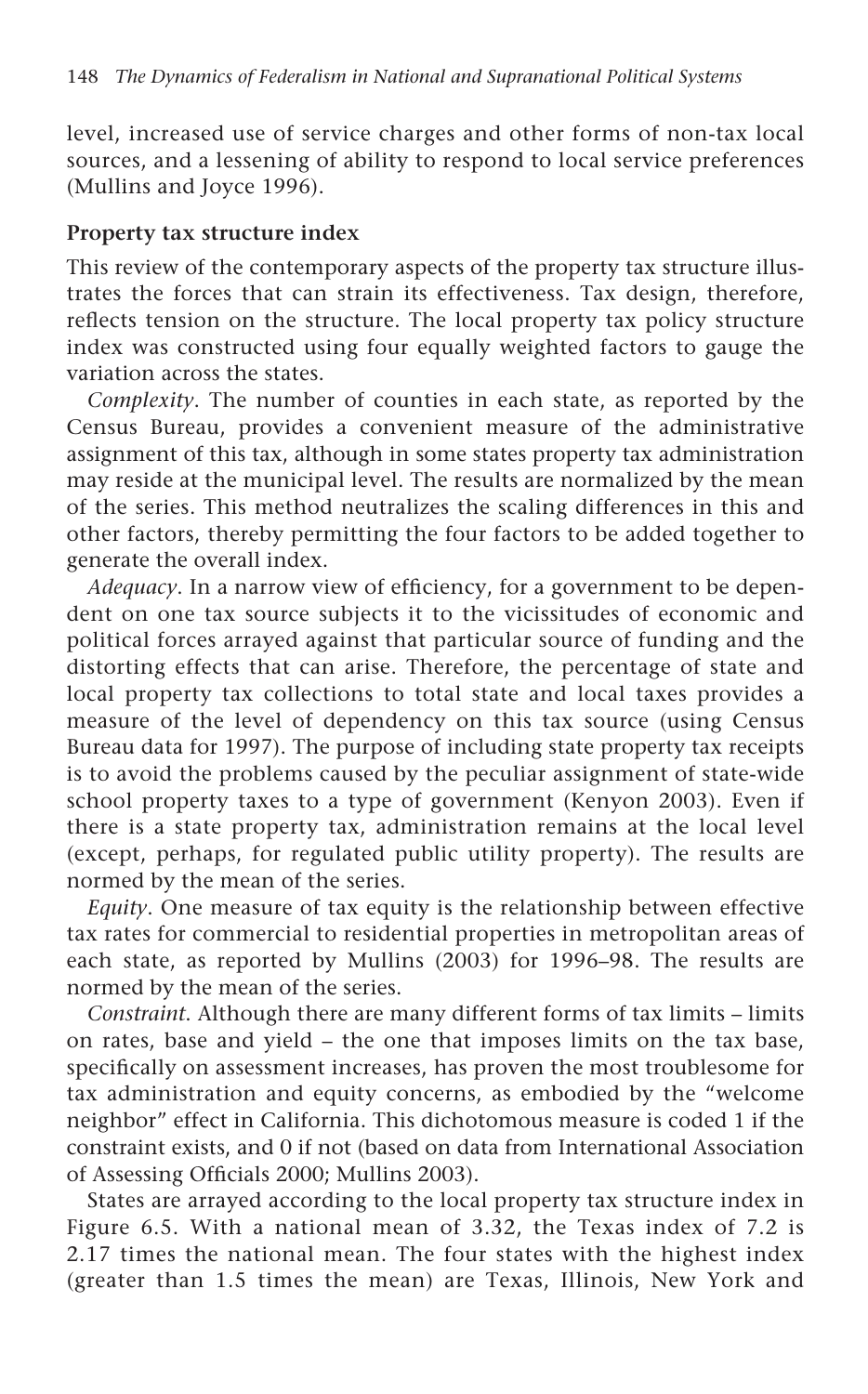

*Figure 6.5* Property tax structure index *Source*: Author's calculations.

Florida. An examination of each of the factors of the index (see Table 6.3) reveals that Texas has a significantly higher number of counties than the other states, relies on the property tax for 38 percent of total state and local taxes, imposes a slightly higher effective tax rate on commercial properties than on residential properties, and copes with an assessment limitation. Illinois, New York, Florida and Minnesota impose significantly higher effective tax rates on commercial compared to residential properties, although having a heavy dependence on this tax source. At the opposite end of the index are states that generally have a low reliance on the property tax, higher residential effective tax rates compared to commercial properties, fewer counties, and no limits on assessed value increases.

The value of this index is that it provides a policy portfolio perspective to tax policy. As an exploratory effort, this index (and the following one for the sales tax) is not intended as a definitive index. Kelly (2000a, 2000b) posits an alternative conceptual model for determining the effectiveness of a property tax system. His model requires data on coverage, valuation, burden, and collection that are not easily found for each jurisdiction. Therefore, the current index lays the groundwork for future research. A desirable outcome of this (and similar) efforts would be to generate an overall way of evaluating the political and economic decisions involved in the tax structure. Such a perspective could add to the discussion about property tax reforms and the use of this tax relative to others (McGuire 2000; Netzer 2003a, 2003b).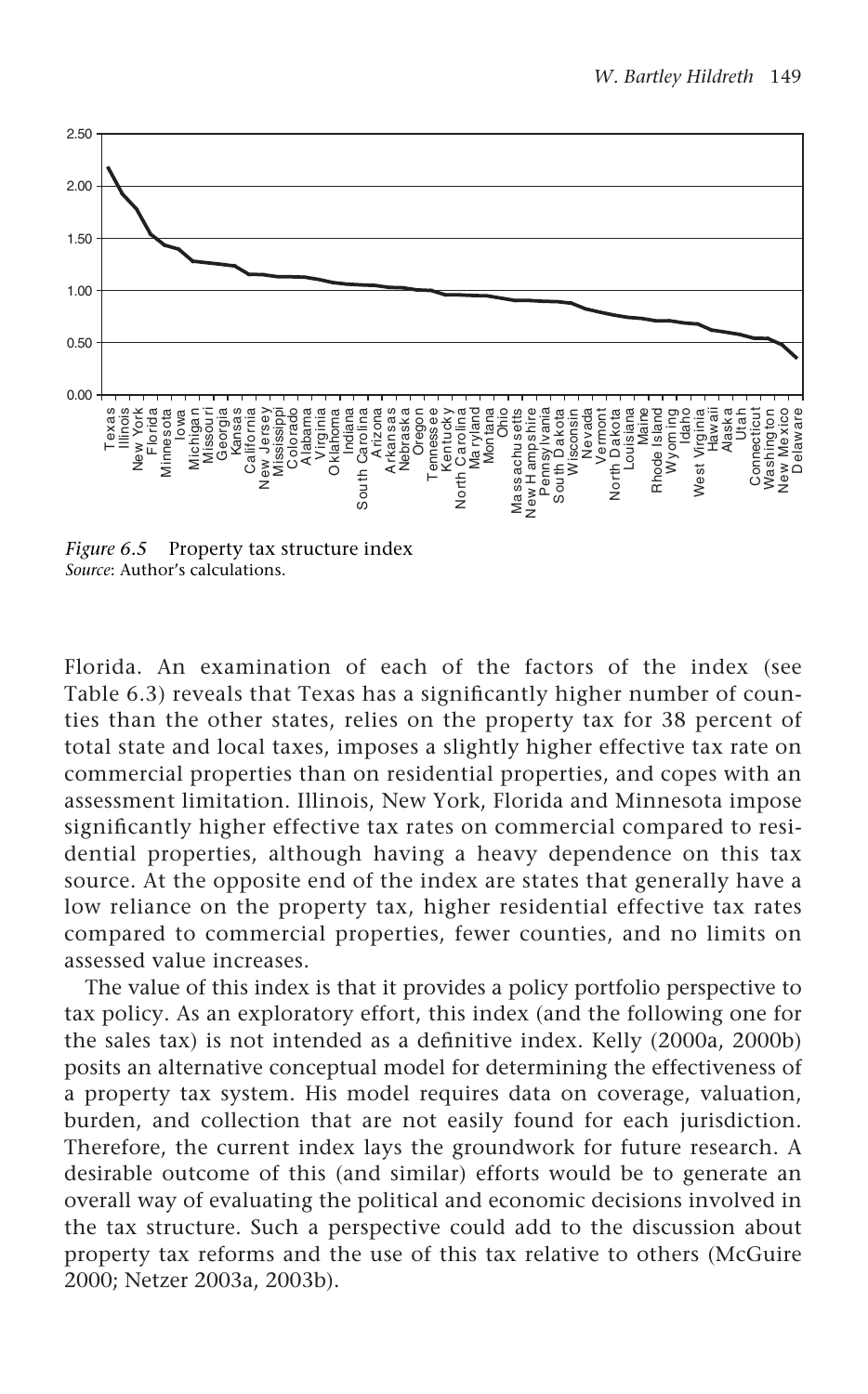| State          | Number of<br>counties | Counties normed | total state & local<br>property tax to<br>State & local<br>taxes | Share normed | effective property<br>Ratio commerical<br>to residential<br>tax rate | Rate normed | Limits on increases<br>of assessed value:<br>$= yes, 0 = no$ | Index | Index normed |
|----------------|-----------------------|-----------------|------------------------------------------------------------------|--------------|----------------------------------------------------------------------|-------------|--------------------------------------------------------------|-------|--------------|
| Texas          | 254                   | 4.17            | 0.38                                                             | 1.28         | 1.05                                                                 | 0.76        | $\mathbf{1}$                                                 | 7.21  | 2.17         |
| Illinois       | 102                   | 1.68            | 0.38                                                             | 1.29         | 3.36                                                                 | 2.42        | $\mathbf{1}$                                                 | 6.39  | 1.92         |
| New York       | 57                    | 0.94            | 0.32                                                             | 1.09         | 4.00                                                                 | 2.88        | $\mathbf{1}$                                                 | 5.91  | 1.78         |
| Florida        | 66                    | 1.08            | 0.35                                                             | 1.18         | 2.56                                                                 | 1.85        | $\mathbf{1}$                                                 | 5.11  | 1.54         |
| Minnesota      | 87                    | 1.43            | 0.27                                                             | 0.93         | 3.34                                                                 | 2.40        | $\overline{0}$                                               | 4.76  | 1.43         |
| Iowa           | 99                    | 1.63            | 0.32                                                             | 1.10         | 1.26                                                                 | 0.90        | 1                                                            | 4.63  | 1.39         |
| Michigan       | 83                    | 1.36            | 0.29                                                             | 0.99         | 1.25                                                                 | 0.90        | $\mathbf{1}$                                                 | 4.25  | 1.28         |
| Missouri       | 114                   | 1.87            | 0.22                                                             | 0.76         | 2.18                                                                 | 1.57        | $\mathbf{0}$                                                 | 4.20  | 1.27         |
| Georgia        | 156                   | 2.56            | 0.27                                                             | 0.93         | 0.92                                                                 | 0.67        | $\boldsymbol{0}$                                             | 4.16  | 1.25         |
| Kansas         | 105                   | 1.73            | 0.31                                                             | 1.05         | 1.83                                                                 | 1.32        | $\overline{0}$                                               | 4.10  | 1.23         |
| California     | 57                    | 0.94            | 0.26                                                             | 0.87         | 1.42                                                                 | 1.03        | $\mathbf{1}$                                                 | 3.84  | 1.16         |
| New Jersey     | 21                    | 0.35            | 0.47                                                             | 1.59         | 1.24                                                                 | 0.89        | $\mathbf{1}$                                                 | 3.83  | 1.15         |
| Mississippi    | 82                    | 1.35            | 0.23                                                             | 0.80         | 2.24                                                                 | 1.62        | $\boldsymbol{0}$                                             | 3.76  | 1.13         |
| Colorado       | 62                    | 1.02            | 0.29                                                             | 1.00         | 2.41                                                                 | 1.74        | $\mathbf{0}$                                                 | 3.76  | 1.13         |
| Alabama        | 67                    | 1.10            | 0.13                                                             | 0.44         | 1.67                                                                 | 1.20        | $\mathbf{1}$                                                 | 3.75  | 1.13         |
| Virginia       | 95                    | 1.56            | 0.31                                                             | 1.06         | 1.45                                                                 | 1.04        | $\overline{0}$                                               | 3.67  | 1.11         |
| Oklahoma       | 77                    | 1.27            | 0.15                                                             | 0.52         | 1.09                                                                 | 0.78        | $\mathbf{1}$                                                 | 3.57  | 1.08         |
| Indiana        | 91                    | 1.50            | 0.35                                                             | 1.18         | 1.18                                                                 | 0.85        | $\overline{0}$                                               | 3.53  | 1.06         |
| South Carolina | 46                    | 0.76            | 0.27                                                             | 0.92         | 1.15                                                                 | 0.83        | $\mathbf{1}$                                                 | 3.50  | 1.06         |
| Arizona        | 15                    | 0.25            | 0.29                                                             | 0.98         | 1.75                                                                 | 1.26        | $\mathbf{1}$                                                 | 3.48  | 1.05         |
| Arkansas       | 75                    | 1.23            | 0.16                                                             | 0.54         | 0.90                                                                 | 0.65        | $\mathbf{1}$                                                 | 3.42  | 1.03         |
| Nebraska       | 93                    | 1.53            | 0.35                                                             | 1.21         | 0.93                                                                 | 0.67        | $\mathbf{0}$                                                 | 3.41  | 1.03         |
| Oregon         | 36                    | 0.59            | 0.31                                                             | 1.07         | 0.94                                                                 | 0.68        | $\mathbf{1}$                                                 | 3.34  | 1.01         |
| Tennessee      | 93                    | 1.53            | 0.22                                                             | 0.75         | 1.45                                                                 | 1.04        | $\boldsymbol{0}$                                             | 3.32  | 1.00         |
| Kentucky       | 119                   | 1.96            | 0.17                                                             | 0.59         | 0.90                                                                 | 0.65        | $\overline{0}$                                               | 3.19  | 0.96         |
| North Carolina | 100                   | 1.64            | 0.21                                                             | 0.73         | 1.12                                                                 | 0.81        | $\boldsymbol{0}$                                             | 3.18  | 0.96         |
| Maryland       | 23                    | 0.38            | 0.26                                                             | 0.88         | 1.25                                                                 | 0.90        | $\mathbf{1}$                                                 | 3.16  | 0.95         |
| Montana        | 54                    | 0.89            | 0.43                                                             | 1.46         | 1.12                                                                 | 0.80        | $\overline{0}$                                               | 3.15  | 0.95         |
| Ohio           | 88                    | 1.45            | 0.29                                                             | 0.98         | 0.90                                                                 | 0.65        | $\overline{0}$                                               | 3.08  | 0.93         |
| Massachusetts  | 12                    | 0.20            | 0.33                                                             | 1.12         | 2.34                                                                 | 1.68        | $\overline{0}$                                               | 3.00  | 0.90         |
| New Hampshire  | 10                    | 0.16            | 0.66                                                             | 2.25         | 0.81                                                                 | 0.59        | $\boldsymbol{0}$                                             | 3.00  | 0.90         |
| Pennsylvania   | 66                    | 1.08            | 0.28                                                             | 0.96         | 1.29                                                                 | 0.93        | $\boldsymbol{0}$                                             | 2.98  | 0.90         |
| South Dakota   | 66                    | 1.08            | 0.36                                                             | 1.24         | 0.89                                                                 | 0.64        | $\overline{0}$                                               | 2.97  | 0.89         |
| Wisconsin      | 72                    | 1.18            | 0.33                                                             | 1.14         | 0.83                                                                 | 0.60        | $\overline{0}$                                               | 2.92  | 0.88         |
| Nevada         | 16                    | 0.26            | 0.22                                                             | 0.75         | 1.02                                                                 | 0.73        | $\mathbf{1}$                                                 | 2.74  | 0.83         |
| Vermont        | 14                    | 0.23            | 0.45                                                             | 1.52         | 1.22                                                                 | 0.88        | $\overline{0}$                                               | 2.63  | 0.79         |
| North Dakota   | 53                    | 0.87            | 0.29                                                             | 1.00         | 0.93                                                                 | 0.67        | $\overline{0}$                                               | 2.54  | 0.77         |
| Louisiana      | 60                    | 0.99            | 0.15                                                             | 0.51         | 1.35                                                                 | 0.97        | $\overline{0}$                                               | 2.47  | 0.74         |
| Maine          | 16                    | 0.26            | 0.43                                                             | 1.46         | 0.99                                                                 | 0.71        | $\overline{0}$                                               | 2.43  | 0.73         |
| Rhode Island   | $\mathbf{0}$          | 0.00            | 0.42                                                             | 1.43         | 1.30                                                                 | 0.93        | $\overline{0}$                                               | 2.36  | 0.71         |
| Wyoming        | 23                    | 0.38            | 0.37                                                             | 1.28         | 0.98                                                                 | 0.70        | $\overline{0}$                                               | 2.36  | 0.71         |

**Table 6.3** Property tax structure index by state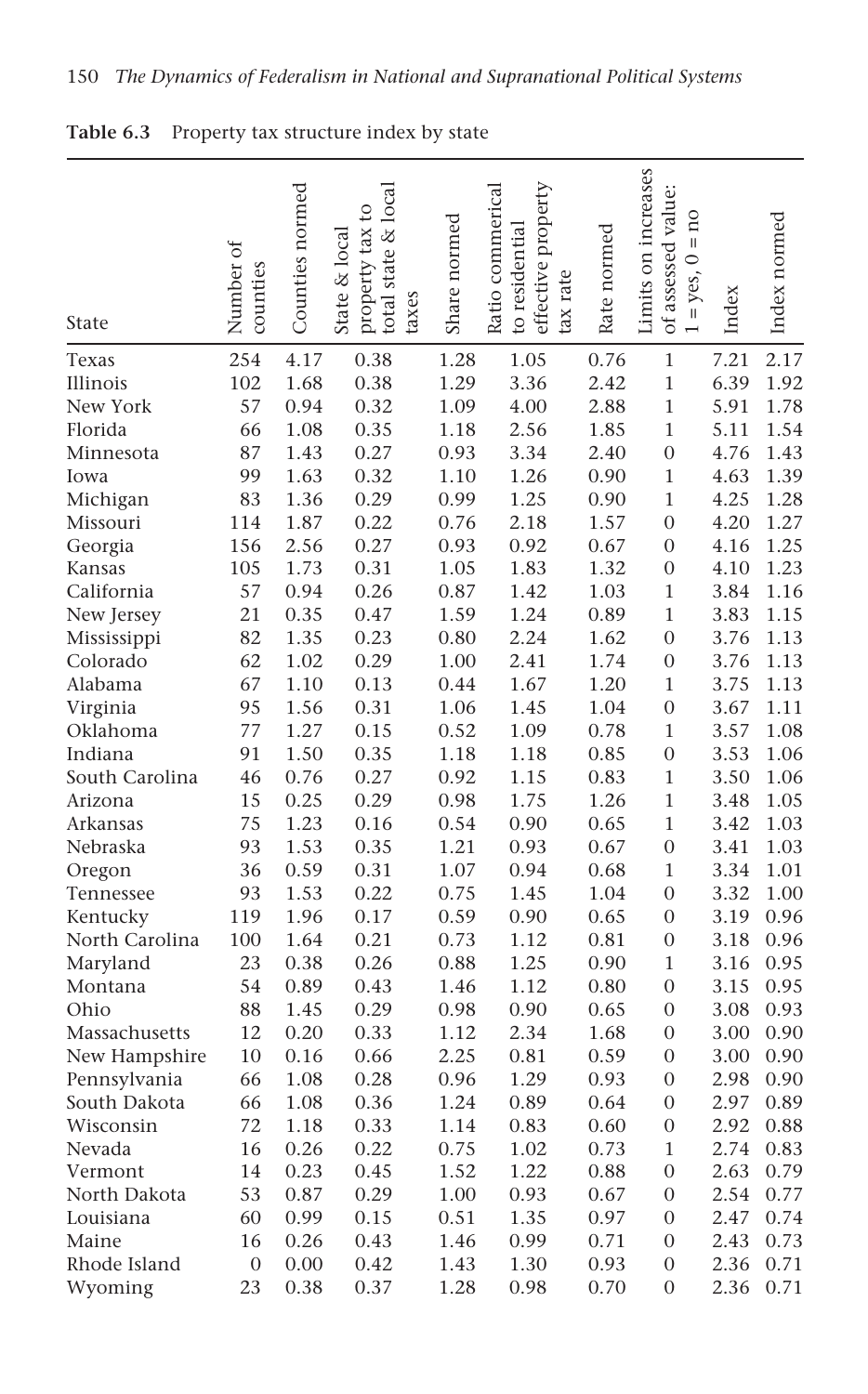| State                                                                                                                                                                       | Number of counties | Counties normed | tax to total state & local<br>State & local property<br>taxes | Share normed | Ratio commerical to<br>residential effective<br>property tax rate | Rate normed | yes,<br>Limits on increases of<br>value:<br>assessed | $= no$<br>Index | Index normed |
|-----------------------------------------------------------------------------------------------------------------------------------------------------------------------------|--------------------|-----------------|---------------------------------------------------------------|--------------|-------------------------------------------------------------------|-------------|------------------------------------------------------|-----------------|--------------|
| Idaho                                                                                                                                                                       | 44                 | 0.72            | 0.26                                                          | 0.89         | 0.94                                                              | 0.68        | $\overline{0}$                                       | 2.29            | 0.69         |
| West Virginia                                                                                                                                                               | 55                 | 0.90            | 0.20                                                          | 0.68         | 0.93                                                              | 0.67        | $\mathbf{0}$                                         | 2.25            | 0.68         |
| Hawaii                                                                                                                                                                      | 3                  | 0.05            | 0.16                                                          | 0.54         | 2.06                                                              | 1.48        | $\mathbf{0}$                                         | 2.07            | 0.62         |
| Alaska                                                                                                                                                                      | 12                 | 0.20            | 0.29                                                          | 0.97         | 1.15                                                              | 0.83        | $\overline{0}$                                       | 2.00            | 0.60         |
| Utah                                                                                                                                                                        | 29                 | 0.48            | 0.23                                                          | 0.80         | 0.90                                                              | 0.65        | $\mathbf{0}$                                         | 1.93            | 0.58         |
| Connecticut                                                                                                                                                                 | $\overline{0}$     | 0.00            | 0.36                                                          | 1.22         | 0.82                                                              | 0.59        | $\overline{0}$                                       | 1.81            | 0.54         |
| Washington                                                                                                                                                                  | 39                 | 0.64            | 0.32                                                          | 1.09         | 0.10                                                              | 0.07        | $\overline{0}$                                       | 1.80            | 0.54         |
| New Mexico                                                                                                                                                                  | 33                 | 0.54            | 0.12                                                          | 0.42         | 0.88                                                              | 0.63        | $\mathbf{0}$                                         | 1.60            | 0.48         |
| Delaware                                                                                                                                                                    | 3                  | 0.05            | 0.16                                                          | 0.54         | 0.84                                                              | 0.60        | $\overline{0}$                                       | 1.19            | 0.36         |
|                                                                                                                                                                             | 60.86              |                 | 0.29                                                          |              | 1.39                                                              |             |                                                      | 3.32            | 1.00         |
| Source: Author's calculations based on number of counties and tax shares (1997 Census of<br>Governments), tax rates (Mullins 2003) and limits (IAAO 2003 and Mullins 2003). |                    |                 |                                                               |              |                                                                   |             |                                                      |                 |              |

**Table 6.3** Property tax structure index by state – *continued*

#### **Sales tax**

The Great Depression led the State of Mississippi to introduce the first retail sales tax to offset the loss of property tax revenue, and within six years 26 other states had adopted this innovative tax (Mikesell 1997; Fox 1997). Since then, all but five states have adopted the retail sales tax to support their budgets. Within limits, most states have authorized their local governments to impose a sales tax. In an example of fiscal federalism, Alaska does not levy a state sales tax but it permits its local governments to impose the tax. This section, therefore, examines basic characteristics about the retail sales tax used by local governments (Due and Mikesell 1994). Excluded from this discussion are excise taxes on particular commodities such as alcoholic beverages, tobacco products, motor fuel, or regulated public utilities.

#### **Contemporary aspects of the sales tax structure**

As illustrated earlier in Figure 6.4, American local governments rely on the sales tax for less than 8 percent of current receipts, but reliance grows. This dependence varies by state and by type of government, with municipalities more reliant on the local option sales tax than counties (McGuire 2000).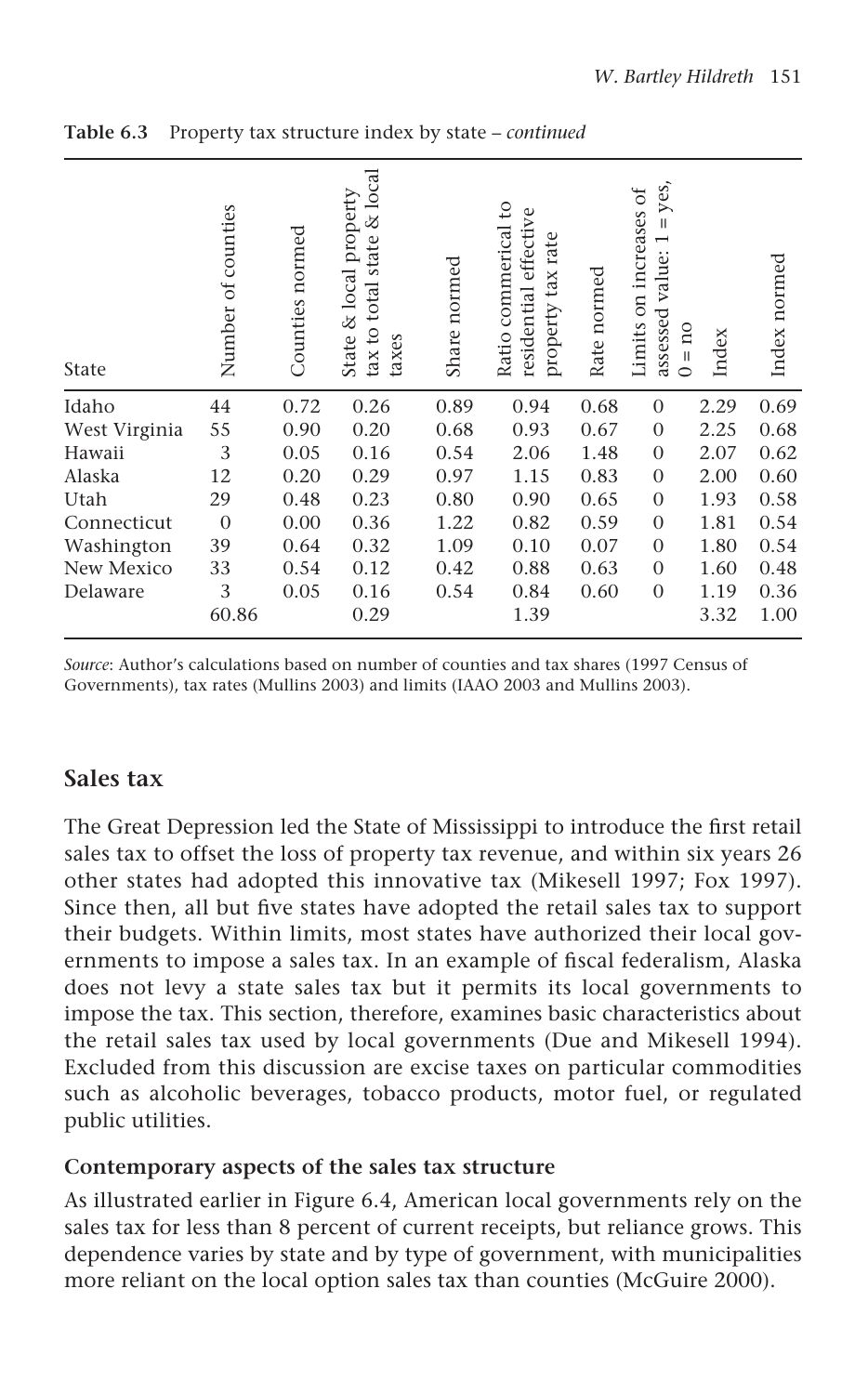As designed, the sales tax is applied on retail sales of goods and services. However, states often exempt food, pharmaceutical products, and most services (e.g., legal, accounting, and advertising) from the tax. The incentive for governments, then, is to recruit "big box" retailers or destination stores – such as Wal-Mart, AutoNation, and Cabela's – to locate in their community in order to gain the retail sales generated by these large retailers.

Ease of administration arises by having the retailer collect the tax and remit collections to the tax administrator. To avoid consumers shopping outside the taxing area, a "use" tax accompanies the "sales" tax (used interchangeably here), thereby making the consumer liable for the amount of tax that otherwise would have been imposed.

Most states require local governments to piggyback on the state sales tax, thereby achieving base uniformity and one central tax administration. State and local officials lament the erosion of the tax base due to Internet sales and other remote vendor sales, but their cry for legislative relief from Congress has fallen short of their quest to overturn the US Supreme Court case of *Quill Corp. v. North Dakota* (504 US 298, 1992). In that case, the Supreme Court ruled that North Dakota could only require businesses to collect the sales tax that had a "substantial nexus" with the state.

Given the amount of sales conducted over the Internet, much less by telephone and mail, many states have entered into an interstate compact agreement to simplify the sales and use tax structures. Participating states in the Streamlined Sales Tax Project have modified their sales and use taxes to make the tax easy for remote retailers to instantly, electronically determine if an item is taxed at the destination site, and, if so, the rate and jurisdiction to whom remittance is due. The longer-term goal of the streamlining project is to win Congressional action requiring remote vendors to collect and remit the appropriate use tax amount, or, short of that, to win Supreme Court reconsideration of its prior holding, which was premised, in part, on the complexity of the retail sales tax around the country (Reese 2003).

Without having the retailer serve as the collector, tax administrators are left hoping that consumers will voluntarily report their mail order or e-commerce purchases and remit the use tax on such purchases. Few consumers comply, except for the purchase of automotive vehicles where there is a registration process that can serve as a point of discovery and collection of the tax.

Given that most state governments rely on the sales tax to finance their own budgets, states place limits on the rates that can be imposed by their local governments. This barrier is often expressed as a local option tax, meaning it is not a mandatory tax but up to local citizens to impose the local tax, but only up to the allowed rate. Consumers, however, are unlikely to focus on the assigned rate for a particular jurisdiction because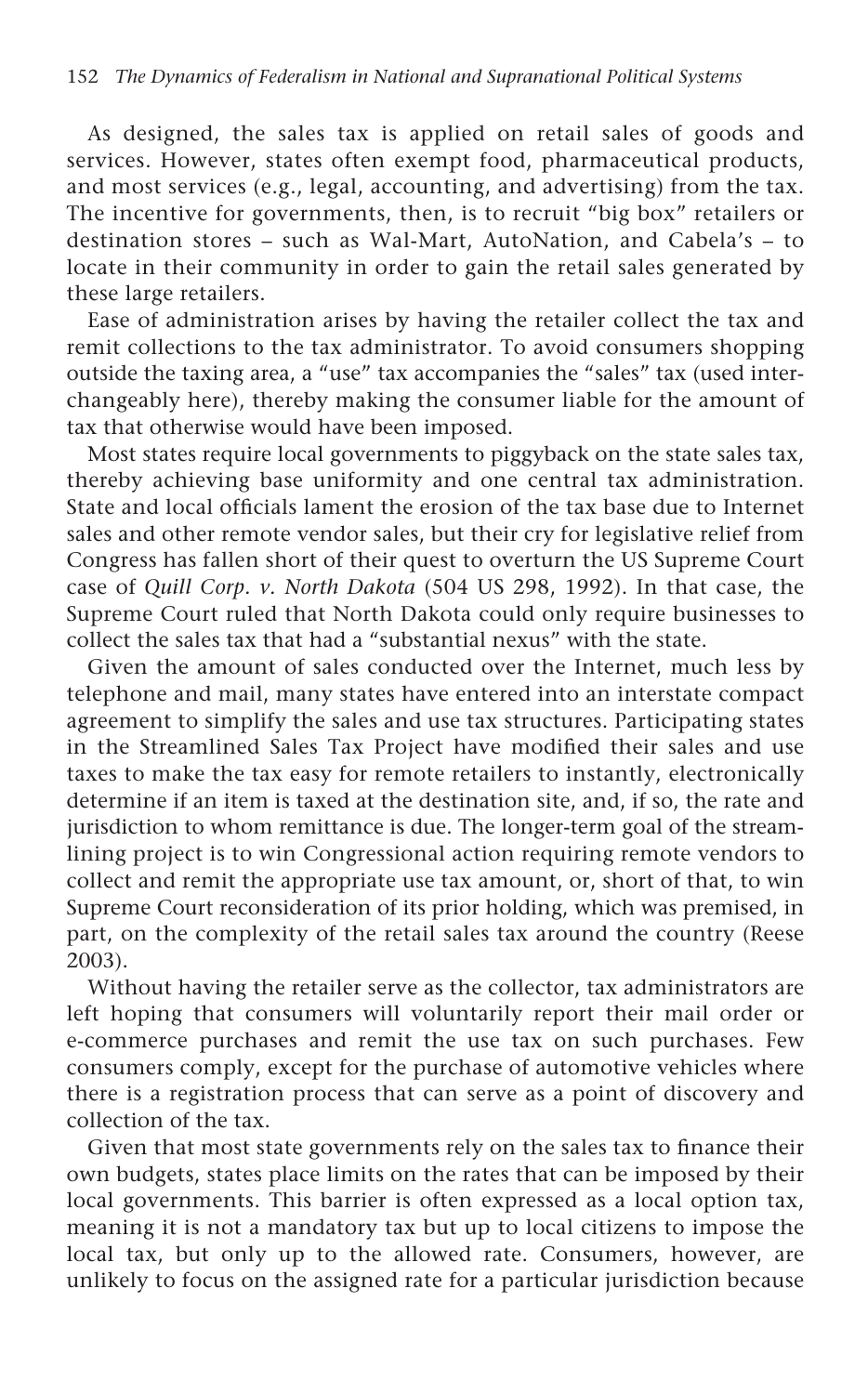the tax on the purchase price of a taxed commodity or service is the combined state and local tax rate.

#### **Sales tax structure index**

Local government retail sales taxes have a strong state orientation because most states require the local sales tax to be based on the same taxable items as the state tax, and the tax collected by the state with receipts (often minus an administrative fee) remitted back to the taxing jurisdiction. Moreover, state tax rates are constrained by the existence of local sales tax rates since it is the combined tax rate that the consumer pays. Accordingly, the sales tax structure index uses three equally weighted factors.

*Tax base*. A broad-based retail sales tax includes services, groceries, clothing, pharmaceutical products, and intangible items, compared to a narrow base excluding most, if not all, of these items. Although a few states permit their local governments to deviate from the state sales tax base in one or more ways, for our purposes we treat them the same. Mikesell (2000) presents an estimate of the implicit sales tax base for each state in 1998 as a percent of state personal income. This measure is then normed by the mean of the series.

*Tax rate*. Given that consumers pay the combined state and local sales tax rate, this factor uses the maximum state and local tax rate (Federation of Tax Administrators 2003). The results are normed by the mean of the series.

*Adequacy*. Dependency on a single tax source renders the jurisdiction vulnerable to shifts in economic and political forces that could endanger the budget. Because local sales taxes are tied so closely to state sales taxes, the measure used here is the share of state and local sales tax collections to total state and local tax receipts (based on Census Bureau data for 1997). The results are normed by the mean of the series.

States with a state sales tax are arrayed according to the normalized index in Figure 6.6. There is more convergence on the sales tax index than on the property tax index, although states at the higher end generally rely on a broader base, have higher tax rates and depend on this tax more than those at the opposite end of the index (as revealed by the details in Table 6.4). New Mexico and Hawaii have particularly broad sales taxes because they tax a range of consumer services, unlike most other state sales taxes. Alabama has the highest maximum sales tax rate but a relatively narrow tax base, so it is more dependent on this tax than the average state. Louisiana and Tennessee, in contrast, have relatively high combined tax rates on broader bases, yielding even more dependency. At the lower end of the index, states have relative lower tax rates, narrower tax bases, and lower reliance on the tax. Not included in the chart are four states – Delaware, Montana, New Hampshire and Oregon – without a state sales tax although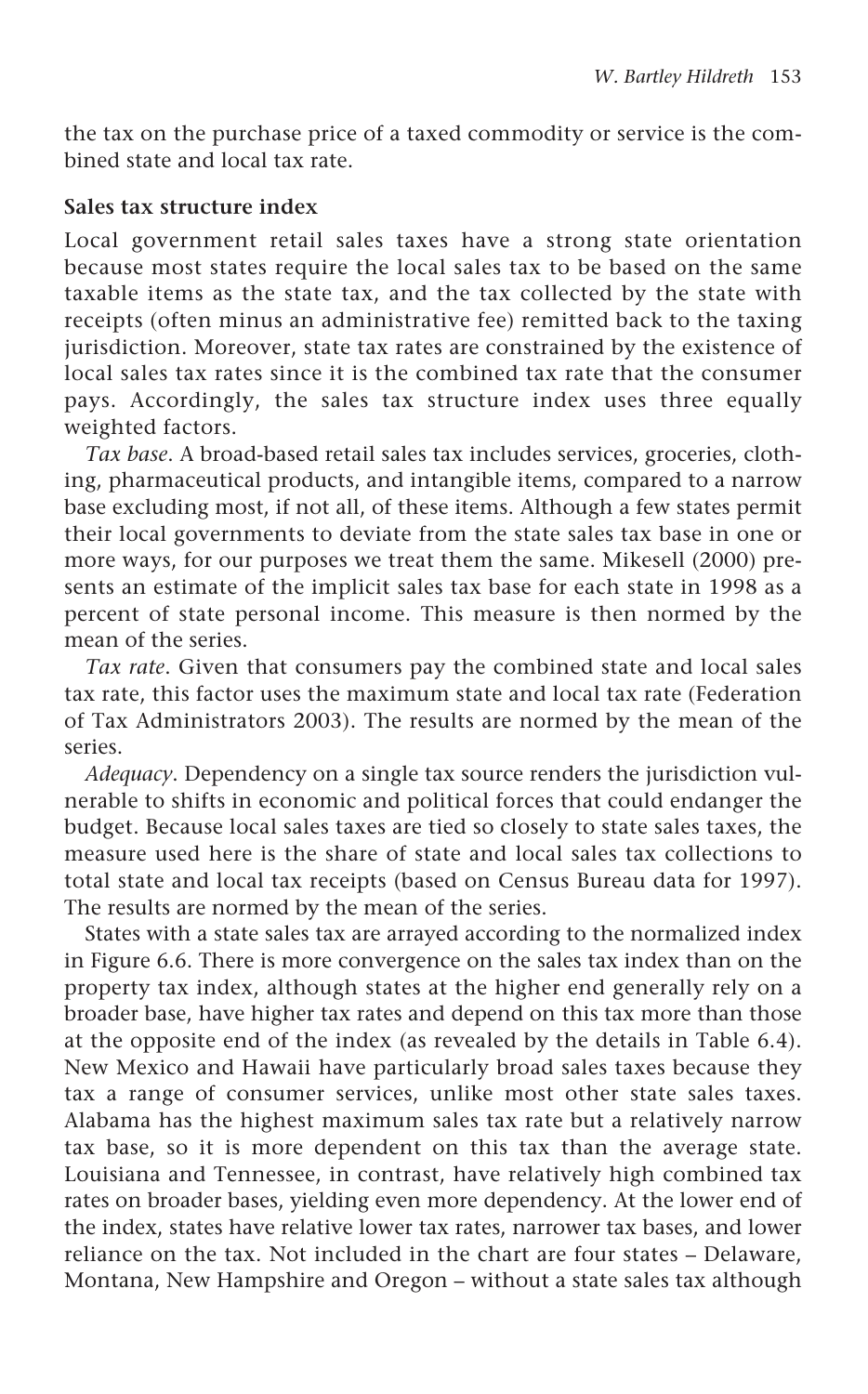

154 *The Dynamics of Federalism in National and Supranational Political Systems*

*Figure 6.6* Sales tax structure index *Source*: Author's calculations.

| State       | Maximum state &<br>local tax rate | Rate normed | Implicit sales tax<br>personal<br>base to<br>income | Base normed | State & local sales<br>tax to total state<br>& local taxes | Share normed | Index | Index normed |
|-------------|-----------------------------------|-------------|-----------------------------------------------------|-------------|------------------------------------------------------------|--------------|-------|--------------|
| New Mexico  | 7.25                              | 1.00        | 0.89                                                | 1.80        | 0.52                                                       | 1.37         | 4.17  | 1.39         |
| Louisiana   | 9.50                              | 1.31        | 0.64                                                | 1.28        | 0.54                                                       | 1.42         | 4.02  | 1.34         |
| Tennessee   | 9.75                              | 1.35        | 0.52                                                | 1.06        | 0.60                                                       | 1.59         | 3.99  | 1.33         |
| Hawaii      | 4.00                              | 0.55        | 1.01                                                | 2.04        | 0.51                                                       | 1.34         | 3.94  | 1.31         |
| Arkansas    | 9.88                              | 1.37        | 0.63                                                | 1.28        | 0.47                                                       | 1.24         | 3.88  | 1.29         |
| Nevada      | 7.25                              | 1.00        | 0.57                                                | 1.15        | 0.63                                                       | 1.65         | 3.80  | 1.27         |
| Oklahoma    | 9.85                              | 1.36        | 0.67                                                | 1.36        | 0.40                                                       | 1.06         | 3.78  | 1.26         |
| Washington  | 8.90                              | 1.23        | 0.48                                                | 0.97        | 0.59                                                       | 1.55         | 3.75  | 1.25         |
| Alabama     | 11.00                             | 1.52        | 0.43                                                | 0.87        | 0.51                                                       | 1.33         | 3.72  | 1.24         |
| S Dakota    | 6.00                              | 0.83        | 0.69                                                | 1.39        | 0.51                                                       | 1.34         | 3.56  | 1.19         |
| Florida     | 7.50                              | 1.04        | 0.56                                                | 1.12        | 0.52                                                       | 1.36         | 3.53  | 1.18         |
| Texas       | 8.25                              | 1.14        | 0.49                                                | 0.98        | 0.51                                                       | 1.34         | 3.46  | 1.15         |
| Mississippi | 7.25                              | 1.00        | 0.56                                                | 1.12        | 0.50                                                       | 1.33         | 3.45  | 1.15         |
| Arizona     | 8.60                              | 1.19        | 0.47                                                | 0.95        | 0.46                                                       | 1.20         | 3.35  | 1.12         |
| Utah        | 7.00                              | 0.97        | 0.61                                                | 1.23        | 0.42                                                       | 1.10         | 3.30  | 1.10         |
| Wyoming     | 6.00                              | 0.83        | 0.75                                                | 1.52        | 0.35                                                       | 0.93         | 3.27  | 1.09         |
| N Dakota    | 7.50                              | 1.04        | 0.53                                                | 1.07        | 0.41                                                       | 1.07         | 3.17  | 1.06         |
| Missouri    | 8.35                              | 1.16        | 0.47                                                | 0.94        | 0.40                                                       | 1.06         | 3.16  | 1.05         |

**Table 6.4** Sales tax structure index by state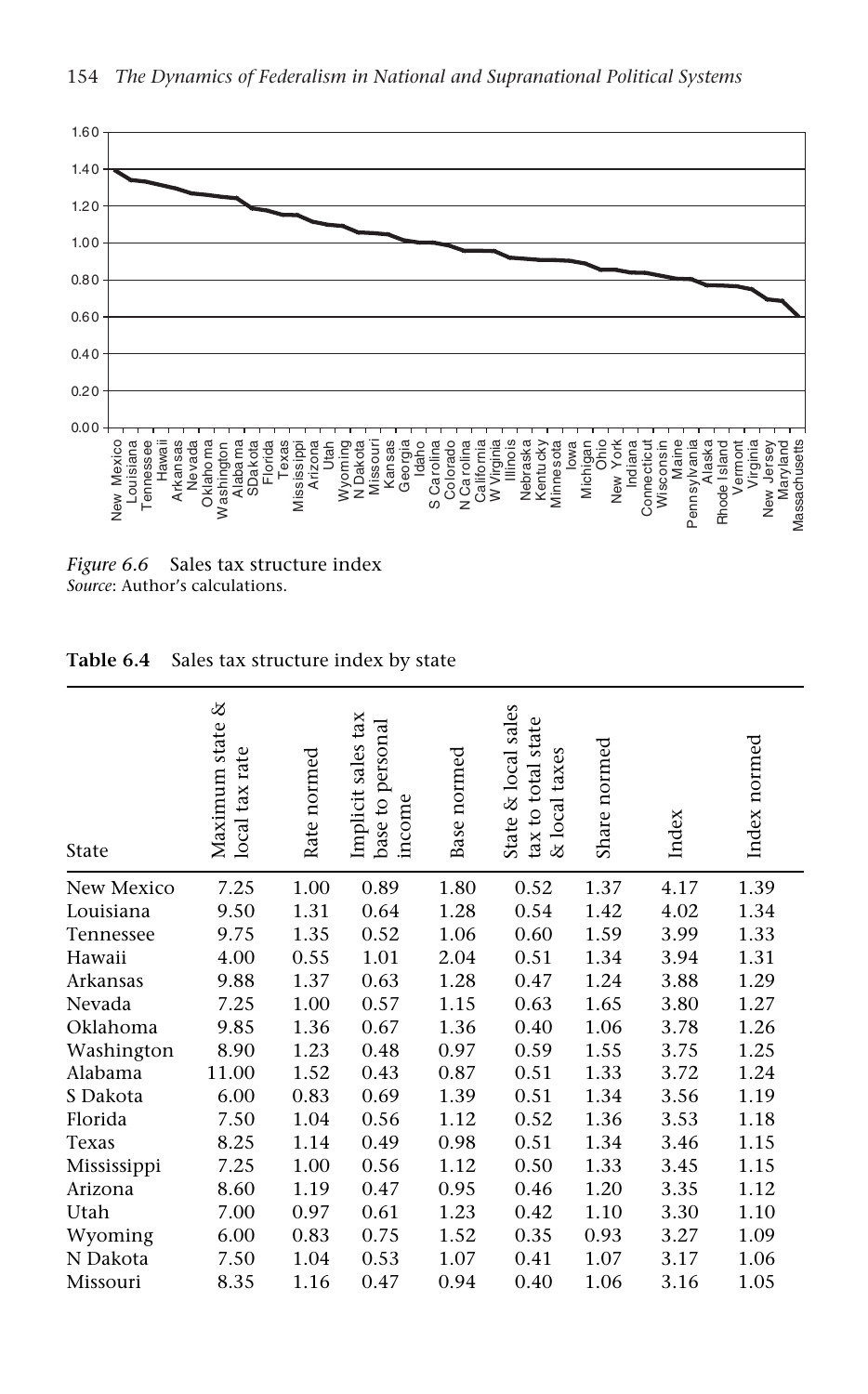| State                                                                                                                                                                                                                                                                                                                 | Maximum state<br>& local tax rate | Rate normed | Implicit sales tax<br>base to personal<br>income | Base normed | State & local sales<br>tax to total state<br>& local taxes | Share normed | Index | Index normed |
|-----------------------------------------------------------------------------------------------------------------------------------------------------------------------------------------------------------------------------------------------------------------------------------------------------------------------|-----------------------------------|-------------|--------------------------------------------------|-------------|------------------------------------------------------------|--------------|-------|--------------|
| Kansas                                                                                                                                                                                                                                                                                                                | 8.30                              | 1.15        | 0.50                                             | 1.01        | 0.37                                                       | 0.98         | 3.14  | 1.05         |
| Georgia                                                                                                                                                                                                                                                                                                               | 7.00                              | 0.97        | 0.52                                             | 1.04        | 0.39                                                       | 1.03         | 3.05  | 1.02         |
| Idaho                                                                                                                                                                                                                                                                                                                 | 8.00                              | 1.11        | 0.50                                             | 1.02        | 0.34                                                       | 0.88         | 3.01  | 1.00         |
| S Carolina                                                                                                                                                                                                                                                                                                            | 7.00                              | 0.97        | 0.53                                             | 1.07        | 0.37                                                       | 0.96         | 3.00  | 1.00         |
| Colorado                                                                                                                                                                                                                                                                                                              | 7.90                              | 1.09        | 0.45                                             | 0.90        | 0.37                                                       | 0.96         | 2.96  | 0.99         |
| N Carolina                                                                                                                                                                                                                                                                                                            | 7.50                              | 1.04        | 0.45                                             | 0.91        | 0.35                                                       | 0.93         | 2.87  | 0.96         |
| California                                                                                                                                                                                                                                                                                                            | 8.50                              | 1.18        | 0.39                                             | 0.80        | 0.34                                                       | 0.90         | 2.87  | 0.96         |
| West Virginia                                                                                                                                                                                                                                                                                                         | 6.00                              | 0.83        | 0.49                                             | 0.98        | 0.40                                                       | 1.06         | 2.87  | 0.96         |
| Illinois                                                                                                                                                                                                                                                                                                              | 9.25                              | 1.28        | 0.32                                             | 0.64        | 0.32                                                       | 0.84         | 2.76  | 0.92         |
| Nebraska                                                                                                                                                                                                                                                                                                              | 7.00                              | 0.97        | 0.44                                             | 0.90        | 0.33                                                       | 0.88         | 2.74  | 0.91         |
| Kentucky                                                                                                                                                                                                                                                                                                              | 6.00                              | 0.83        | 0.46                                             | 0.93        | 0.37                                                       | 0.96         | 2.72  | 0.91         |
| Minnesota                                                                                                                                                                                                                                                                                                             | 7.50                              | 1.04        | 0.44                                             | 0.88        | 0.31                                                       | 0.81         | 2.72  | 0.91         |
| Iowa                                                                                                                                                                                                                                                                                                                  | 7.00                              | 0.97        | 0.45                                             | 0.90        | 0.32                                                       | 0.84         | 2.71  | 0.90         |
| Michigan                                                                                                                                                                                                                                                                                                              | 6.00                              | 0.83        | 0.50                                             | 1.01        | 0.31                                                       | 0.82         | 2.67  | 0.89         |
| Ohio                                                                                                                                                                                                                                                                                                                  | 7.00                              | 0.97        | 0.39                                             | 0.79        | 0.31                                                       | 0.81         | 2.57  | 0.86         |
| New York                                                                                                                                                                                                                                                                                                              | 8.50                              | 1.18        | 0.34                                             | 0.69        | 0.26                                                       | 0.69         | 2.56  | 0.85         |
| Indiana                                                                                                                                                                                                                                                                                                               | 6.00                              | 0.83        | 0.44                                             | 0.89        | 0.30                                                       | 0.80         | 2.52  | 0.84         |
| Connecticut                                                                                                                                                                                                                                                                                                           | 6.00                              | 0.83        | 0.41                                             | 0.83        | 0.33                                                       | 0.86         | 2.51  | 0.84         |
| Wisconsin                                                                                                                                                                                                                                                                                                             | 5.60                              | 0.78        | 0.46                                             | 0.93        | 0.29                                                       | 0.76         | 2.47  | 0.82         |
| Maine                                                                                                                                                                                                                                                                                                                 | 5.00                              | 0.69        | 0.48                                             | 0.98        | 0.29                                                       | 0.75         | 2.42  | 0.81         |
| Pennsylvania                                                                                                                                                                                                                                                                                                          | 7.00                              | 0.97        | 0.33                                             | 0.66        | 0.30                                                       | 0.78         | 2.41  | 0.80         |
| Alaska                                                                                                                                                                                                                                                                                                                | 7.00                              | 0.97        | 0.50                                             | 1.00        | 0.13                                                       | 0.35         | 2.31  | 0.77         |
| Rhode Island                                                                                                                                                                                                                                                                                                          | 7.00                              | 0.97        | 0.28                                             | 0.57        | 0.29                                                       | 0.77         | 2.31  | 0.77         |
| Vermont                                                                                                                                                                                                                                                                                                               | 6.00                              | 0.83        | 0.40                                             | 0.81        | 0.25                                                       | 0.65         | 2.30  | 0.77         |
| Virginia                                                                                                                                                                                                                                                                                                              | 4.50                              | 0.62        | 0.42                                             | 0.85        | 0.29                                                       | 0.77         | 2.25  | 0.75         |
| New Jersey                                                                                                                                                                                                                                                                                                            | 6.00                              | 0.83        | 0.29                                             | 0.58        | 0.26                                                       | 0.67         | 2.08  | 0.69         |
| Maryland                                                                                                                                                                                                                                                                                                              | 5.00                              | 0.69        | 0.35                                             | 0.70        | 0.25                                                       | 0.67         | 2.06  | 0.69         |
| Massachusetts                                                                                                                                                                                                                                                                                                         | 5.00                              | 0.69        | 0.29                                             | 0.59        | 0.21                                                       | 0.54         | 1.82  | 0.61         |
|                                                                                                                                                                                                                                                                                                                       | 7.23                              |             | 0.50                                             |             | 0.38                                                       |              | 3.00  |              |
| Note: Alaska does not have a state sales tax but local governments can impose the tax. The base<br>is assumed to be the mean of the series.<br>Source: Author's calculations based on tax rates from Federation of Tax Administrators (2003),<br>base from Mikesell (2000) and shares (Bureau of the Census 1997-98). |                                   |             |                                                  |             |                                                            |              |       |              |

**Table 6.4** Sales Tax Structure Index by State – *continued*

the Census reports some sales-related tax collections. In addition, Alaska does not have a state sales tax but it does permit local sales taxes.

Mikesell (2005) offers an alternative way to grade the state sales tax structure after acknowledging that it involves many judgments. In constructing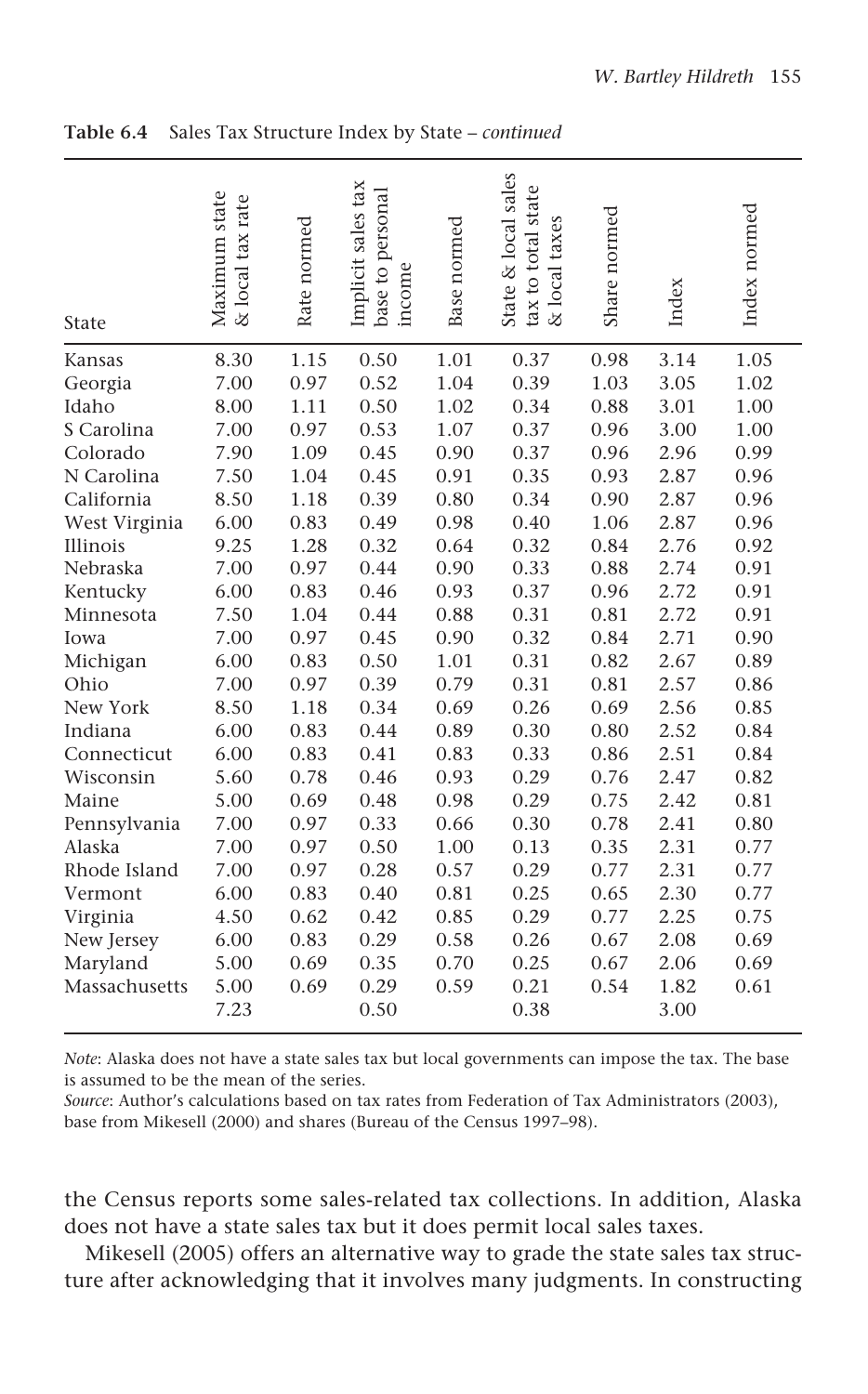his state government sales tax "quality index," Mikesell codes tax base and tax rate characteristics by category and unique weighs. Moreover, Mikesell's index does not incorporate features of adequacy, as suggested by Adam Smith (1776) and Alt (1983). Although Mikesell's results for state governments differ from those reported here for local governments, it is instructive to recognize that "(t)here is no uniform structural definition of the U.S. retail sales tax" (Mikesell 2005: 135). Both the current effort and Mikesell's rating scheme rest on the following cautious advice: "It is possible to have different evaluations…, but an effort is made to provide a degree of process transparency so that those with differing standards can create their own measure" (Mikesell 2005: 132).

## **Income tax**

Few local governments in America enjoy the ability to levy a local income tax, consistent with the results shown in Figure 6.4. At least ten states allow a local income tax of some type (it may be termed an occupational tax defined as a tax on wages, or the net income of business). The most frequent use of the local income tax is found in Pennsylvania municipalities and Ohio municipalities. Other states bestow special taxing authority to particular jurisdictions, such as particular cities in Alabama and Missouri, and school districts in Iowa and Ohio.

Given its low utilization around the country, the brief focus here is on key characteristics in the design of the local income tax. The simplicity principle of taxation is violated when local governments administer their own income taxes. Electric industry restructuring in Ohio, for example, was delayed until an agreement was reached that made it easier for firms desiring to enter the retail electricity market to use a uniform municipal income tax form and to rely on a central webpage for links to each particular jurisdiction's locally administered corporate income rules and instructions (Seaman and Hildreth 2003). This simple reform advanced the transparency of the tax not only for this segment but all multi-state firms doing business in Ohio local communities.

An alternative administrative approach is for the local income tax to be piggybacked on the state income tax. The loss of local administration is offset by the state's broader tax base. That is because, unlike most states that link their tax to the federal government's broad definition of taxable income, most local government income taxes are on enumerated forms of earned income, such as wages, salaries, tips, and commissions. Such a narrow base violates the equity principle by excluding non-earned sources, such as interest, rents, royalties, capital gains, and inheritance. Moreover, a local income tax is more likely to tax proprietary income (from unincorporated business and professional activities) instead of corporate income, therefore distorting business tax policy.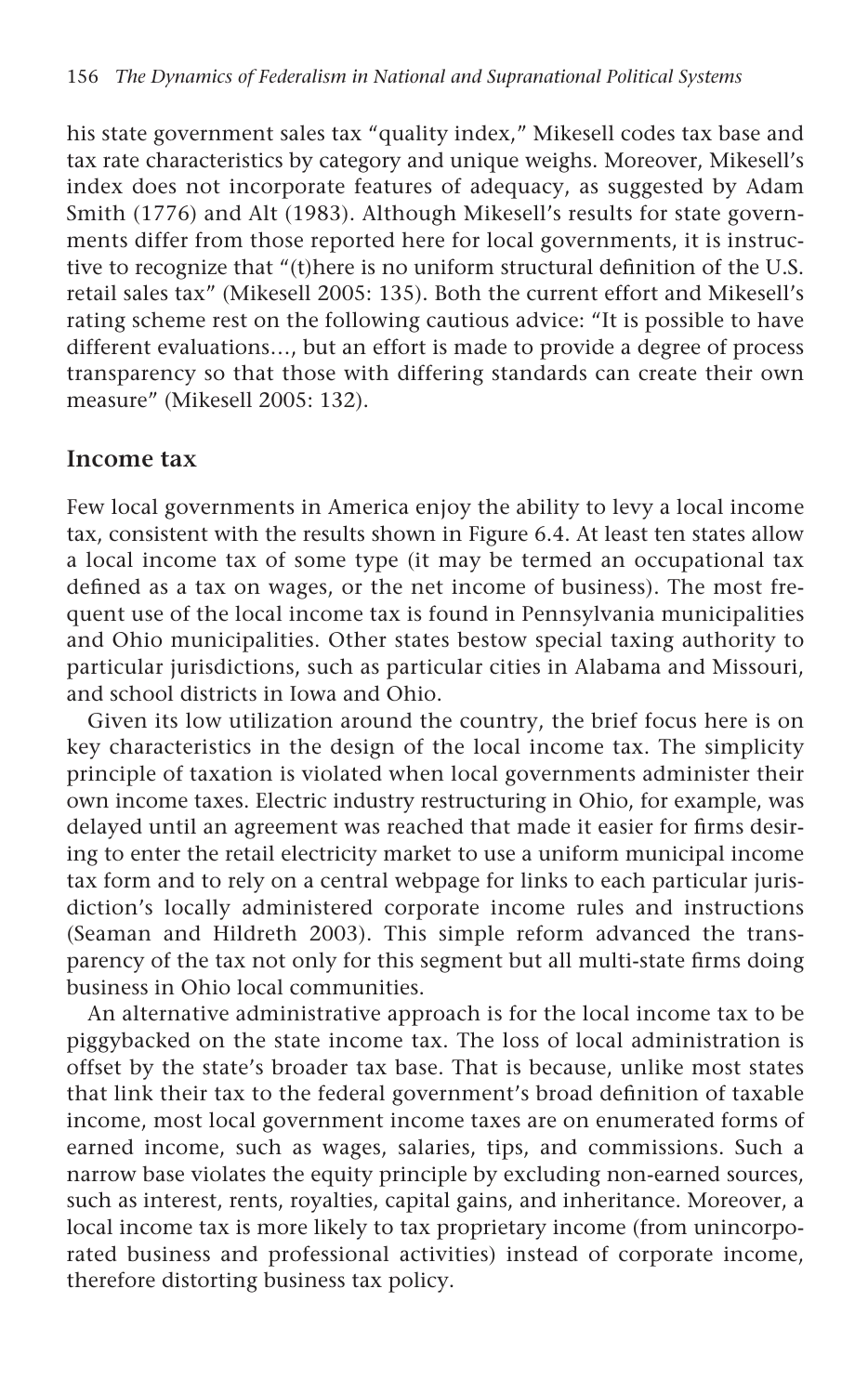Complicating the use of the local income tax is its impact on economic development. When there are areas within a region or metropolitan area where the tax is not levied, there are opportunities for individuals and businesses to vote with their feet, that is, to locate outside the boundaries of the income tax jurisdiction. A remedy is to offer a metropolitan-wide tax sharing agreement. Marginal economies, such as found in many poor, rural and small communities, will be unable to gain much from a local income tax, although there may be more income to tax in one of these communities than retail sales captured by a sales tax.

## **Service charges**

Bird (1993: 212) asserts that the "first rule of local finance should be: 'Whenever possible, charge.'" Given the twin pressures of the ever-present anti-tax sentiment and the drive to instill more market pricing into public services, more government entities have turned to service charges and user fees as an alternative revenue raising method. Charging for services is the norm for business-type enterprise operations, such as city owned water, sewerage, electricity, or gas distribution services. An issue for these enterprise operations is whether the general treasury will reap any subsidies from cash-rich utility services, and, if so, how much and under what justification (for example, recovery of overhead, citizen dividends, in-lieu-of property tax payments, etc.).

A market economy charges prices, providing signals to producers on what to provide and rationing goods and services among competing consumers. Governments can use prices for goods and services in a similar manner. Service charges can help avoid substantial waste by making users temper their consumption. Some programs offered by the government benefit the individual with little spillover effects on others, thus making it easier to assign a price. However, there are other public services that benefit the individual as well as the general society, such as public health immunization programs to avoid an epidemic. Assigning a price, without any provision for discounts or waiver, may harm society by discouraging widespread use that otherwise might prevent the spread of an infectious disease. Setting a price at an amount to recover the cost of the particular service allows the use of variable pricing, such as peak-pricing differentials (one price during peak-periods and another one at off-peak periods), but limits the ability of program managers to charge the fee-payer more than the cost of the service. More troubling from an equity standpoint is that service charges place a disproportionate burden on lower-income people, especially if the normal consumption pattern varies little by income.

A recent development that will encourage state and local governments to focus more on service charges is the new generally accepted accounting standards (GAAP) that require the reporting of cost of service by function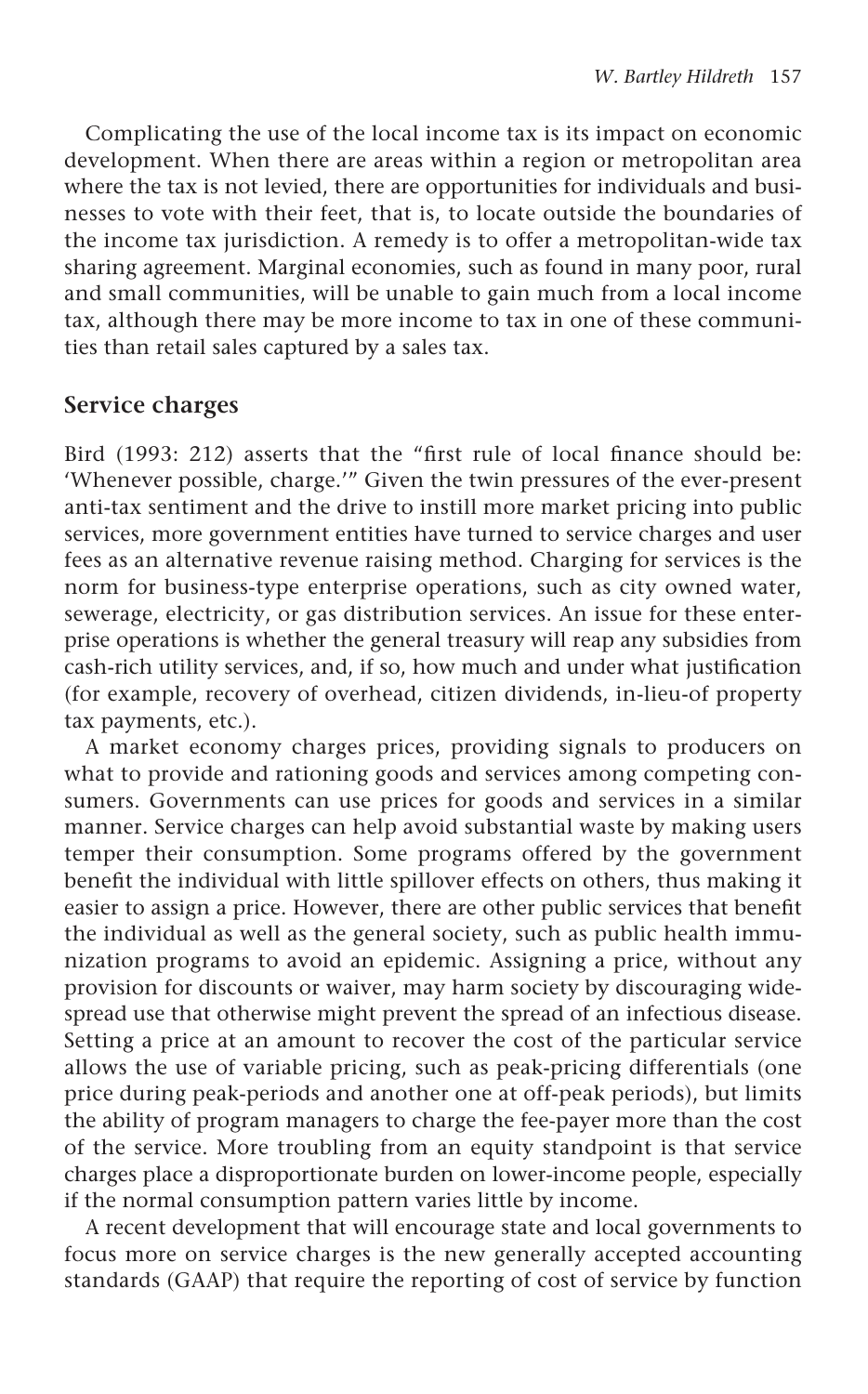(Governmental Accounting Standards Board 1999). The new "statement of activities" (that replaces the "income statement") reveals for the first time the difference between program revenues and cost, with the (typically) reported deficit covered by general revenues. As public officials become more familiar with this new accrual accounting application, the probability increases that annual budget discussions will devote more time to setting charges for services at or near the cost of service, where feasible.

## **Debt financing**

Debt and taxes go together because both are sources of funding for public services and projects. There is a fundamental difference, however. Once a tax is levied by the governing body, taxpayers are obligated to pay if they engage in the taxed activity. Just because a governmental jurisdiction wants to borrow money does not mean that it will enjoy market access at an acceptable cost of capital. Therefore, acquiring money through the public capital markets depends upon the nature of the securities offered, the investors that are likely to purchase the securities, and the ability of the debt issuer to bring an offering to the market (and, of course, to pay the resulting debt service on time and in full).

Instead of focusing exclusively on American local governments, this section reviews the basic similarities and differences in the capital market experiences of subnational governments in America and Canada (Hildreth 2005, 2006; Hildreth and Zorn 2005). These governments have long enjoyed the power to enter the private capital markets to finance capital assets and, in some cases, operating deficits. In return, investors have experienced few economic defaults on these direct obligations. The structure of subnational borrowing may help explain this success yet suggest the nature of the market-based stress that local governments face in debt financing.

American state and local governments issue debt securities – generically labeled *municipal* securities – in a domestic capital market comprised of investors seeking to benefit from an exemption from federal (and usually the state) income taxes on the interest earned from loaning the money to the governmental entity. The American tax-exempt capital market permits state and local governments to borrow money at a lower cost than the national government that issues sovereign securities in the taxable capital market. Unlike in America, there is no domestic tax-exempt capital market in Canada. In fact, the debt issuance experiences of Canadian provincial and municipal governments are exclusively taxable and often conducted in foreign capital markets. American state and local governments look at any alternatives to the tax-exempt domestic market – namely, the taxable market, whether domestic or foreign – with great trepidation. Many state and local governments in America have some experience with the taxable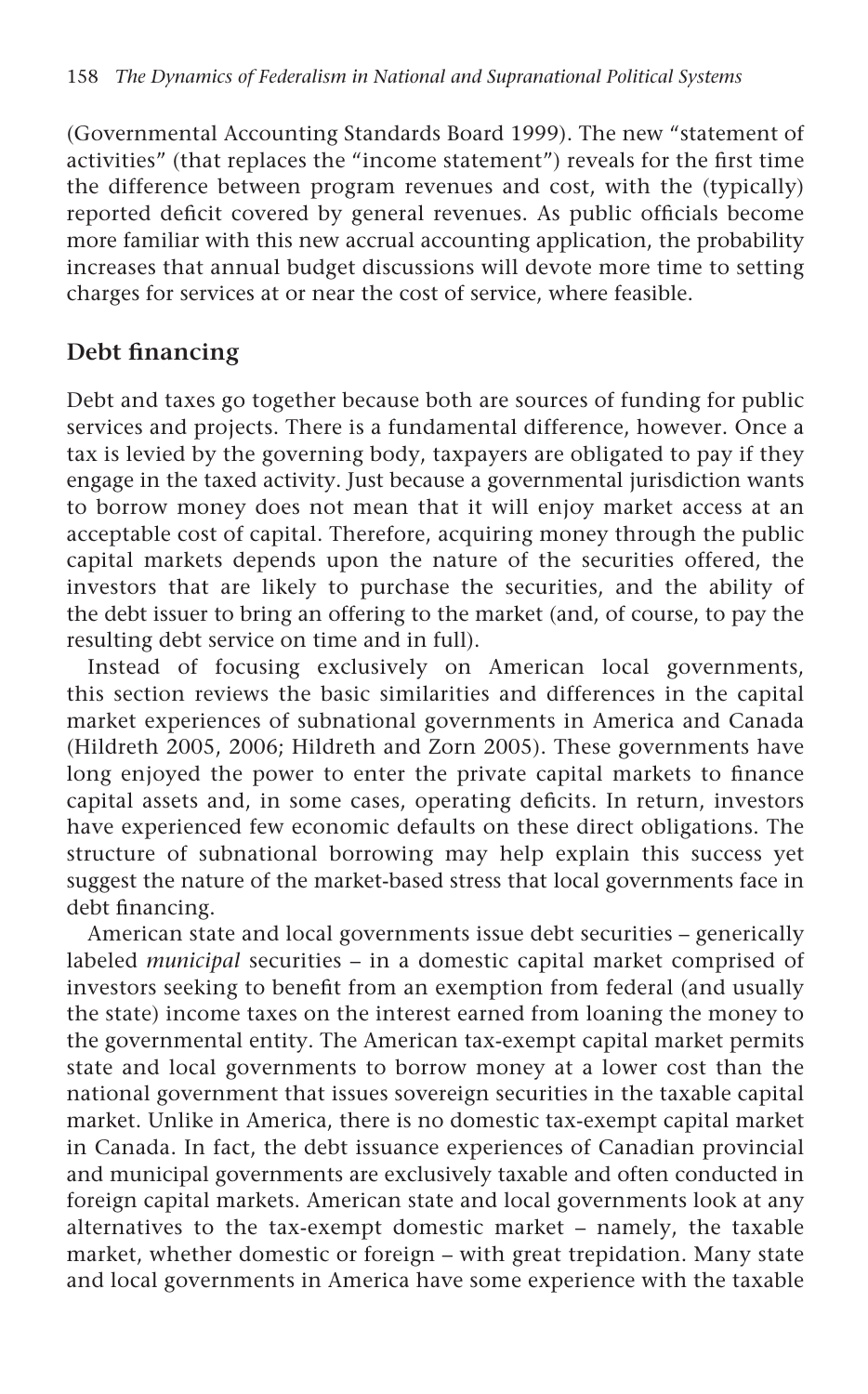domestic market by issuing private activity bonds that benefit private business, but only a few large and well-known issuers (such as New York City) have experimented with foreign debt issuance.

#### **Nature of the securities**

US tax laws specify that the interest on the obligations of a state, a territory, or a possession of the US, or any political jurisdiction of any of the foregoing, or of the District of Columbia, is not subject to income taxes as part of gross income. This definition permits an ever increasing number of sub-state political jurisdictions (including limited purpose special districts) to enjoy the benefit of issuing tax-exempt debt. Congress, repeatedly, has narrowed the allowable purposes in order to save the revenue loss. State income taxes typically exclude in-state interest only. Although no other country has repeated this market design, the province of Ontario issued one series of 5-year bonds in 2003 that enjoyed only a provincial taxexemption. However, political changes undermined the program before it could get established as a viable debt instrument for both the issuer and the investing public.

American state and local governments must issue "taxable" securities when the purpose provides substantial private business benefits, as defined from time to time by the US Congress. Moreover, the interest paid to investors by US sovereign bonds and private business securities is taxable under income tax laws. In contrast, Canadian provincial, municipal, sovereign, and private business securities are issued in the taxable market.

State and local governments, on average, borrow at a rate about 40 basis points (with each basis point equal to one hundredth of a percent) *below* the sovereign bonds – due to the tax-exempt nature of the market. In contrast, Canadian subnational debt has a quality spread that averages about 55 basis points *higher* than Canada's sovereign bonds.

State and local government securities are exempt from direct federal securities regulation, unlike corporate and foreign (including Canadian sovereign and subnational) borrowers in America. However, the US Securities and Exchange Commission has indirectly regulated municipal securities. Indirect regulation occurs by placing the burden on the original buyers of state and local government debt – the wholesalers known as broker-dealers or underwriters – to enter into business only with debt issuers that agree to make certain specific primary and secondary market disclosures. Unlike the centralized US securities system, publicly traded corporate securities are regulated at the provincial level in Canada, although more coordination is emerging. These provincial systems exempt governmental securities.

Only one-fifth of all subnational debt in America is issued in the form of "general obligation" bonds that carry a legal pledge of the jurisdiction's full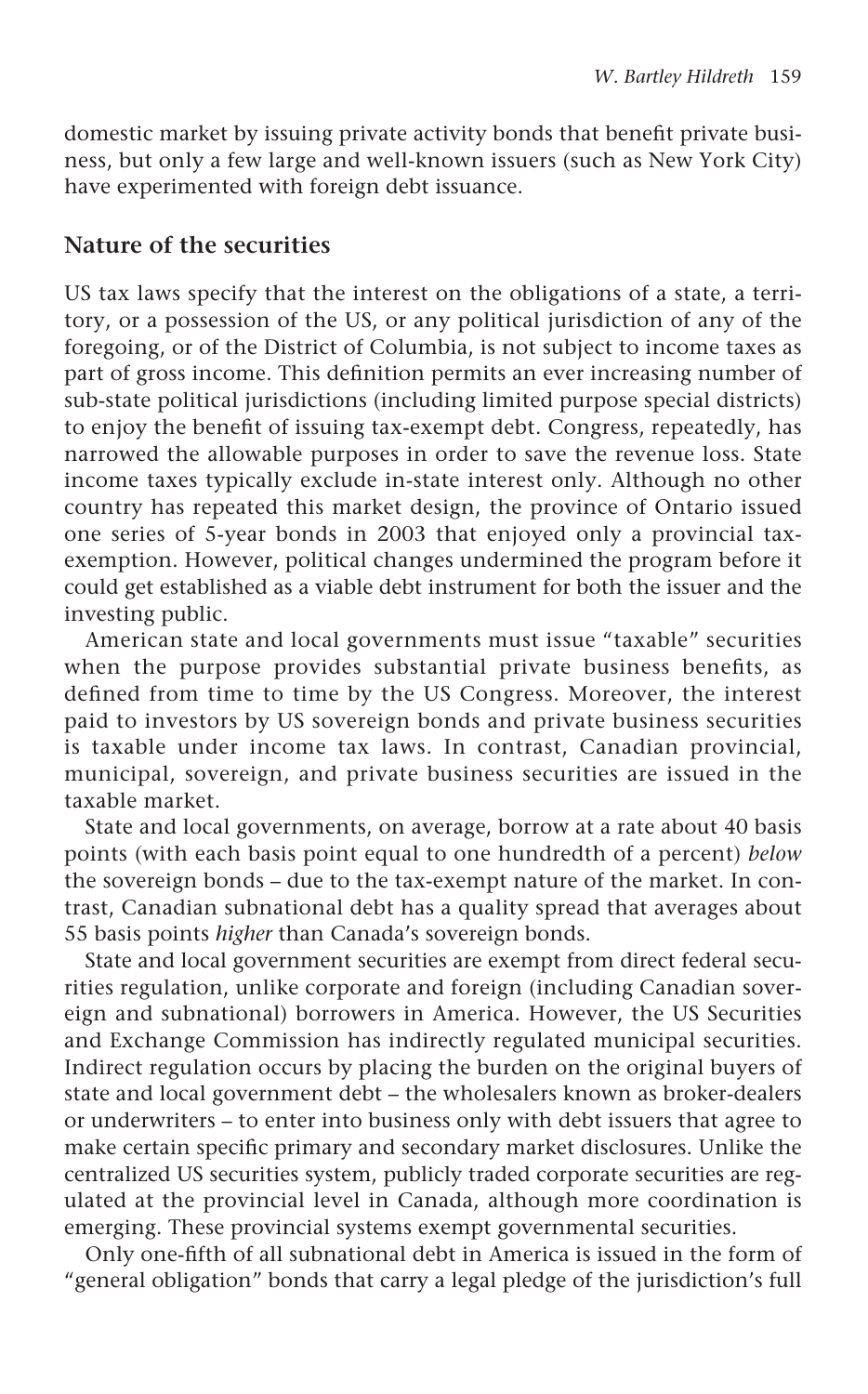faith and credit taxing power. More frequently, bonds are secured by a legal pledge of a dedicated local revenue stream – thereby earning the "revenue" bond label. Examples of pledged revenues include net receipts of public enterprise operations; expected receipts from dedicated local taxes (such as tourism-related taxes); agreements to pay lease obligations sufficient to retire the debt on a building, facility or major piece of equipment (with or without a mortgage on the property); or, obligations secured by some other type of contractual agreement. When the security behind the bonds represent an essential service, such as a water or sewer system, the revenue bonds gain added value, especially when the general obligation credit is judged to have more political risk (unwillingness to pay). In contrast, revenue bonds require more investor scrutiny since the collateral is tied to specific, but estimated, revenue flows and there is no legal recourse to the general taxpayers. Many of these obligations are designed to circumvent the more onerous rules that limit the use of the general obligation pledge. Investors may accept this non-debt legal interpretation, but, nevertheless, expect the issuer to meet its financial obligation.

In Canada, most debt is direct and unconditional. Traditionally, even provincial enterprises, such as the capital-intensive hydroelectric operations, pledged the general credit of the controlling province. Recent efforts to deregulate provincial enterprises, such as Ontario Hydro, evidence a move to borrowing that is backed solely by the enterprise's own credit quality.

American state and local governments issue bonds for capital assets and infrastructure with the maturity tied to the life of the asset. Although 30-year maturities are common, most credit standards encourage a shorter average maturity. Canadian provincial and municipal governments traditionally use intermediate maturities, with eight to ten years frequent. Canadian provincial governments have a history of borrowing for consolidated deficits, so this intermediate length makes sense. Canadian municipalities must explicitly tie debt maturity to asset life.

Debentures issued as sinking fund securities are common in Canada, meaning that maturity is at the end of the term, with only semi-annual interest payments during the interim. In contrast, American state and local governments typically issue serial bonds, with principal and interest due each year.

Generally, state and provincial rules prohibit local governments from borrowing to cover year-end operating deficits. Instead, borrowing is for the acquisition of capital assets. Canadian provincial governments have borrowed to finance consolidated deficits, fostered by an accounting system that consolidates operating deficits with capital acquisition. In recent years, some state governments have resorted to deficit borrowing, including Louisiana (in 1988), Connecticut (in 1991 and 2002), California (in 2002 and 2003), and New York City (in 2002). In such cases, the securities were widely understood as deficit financing bonds, with intermediate terms.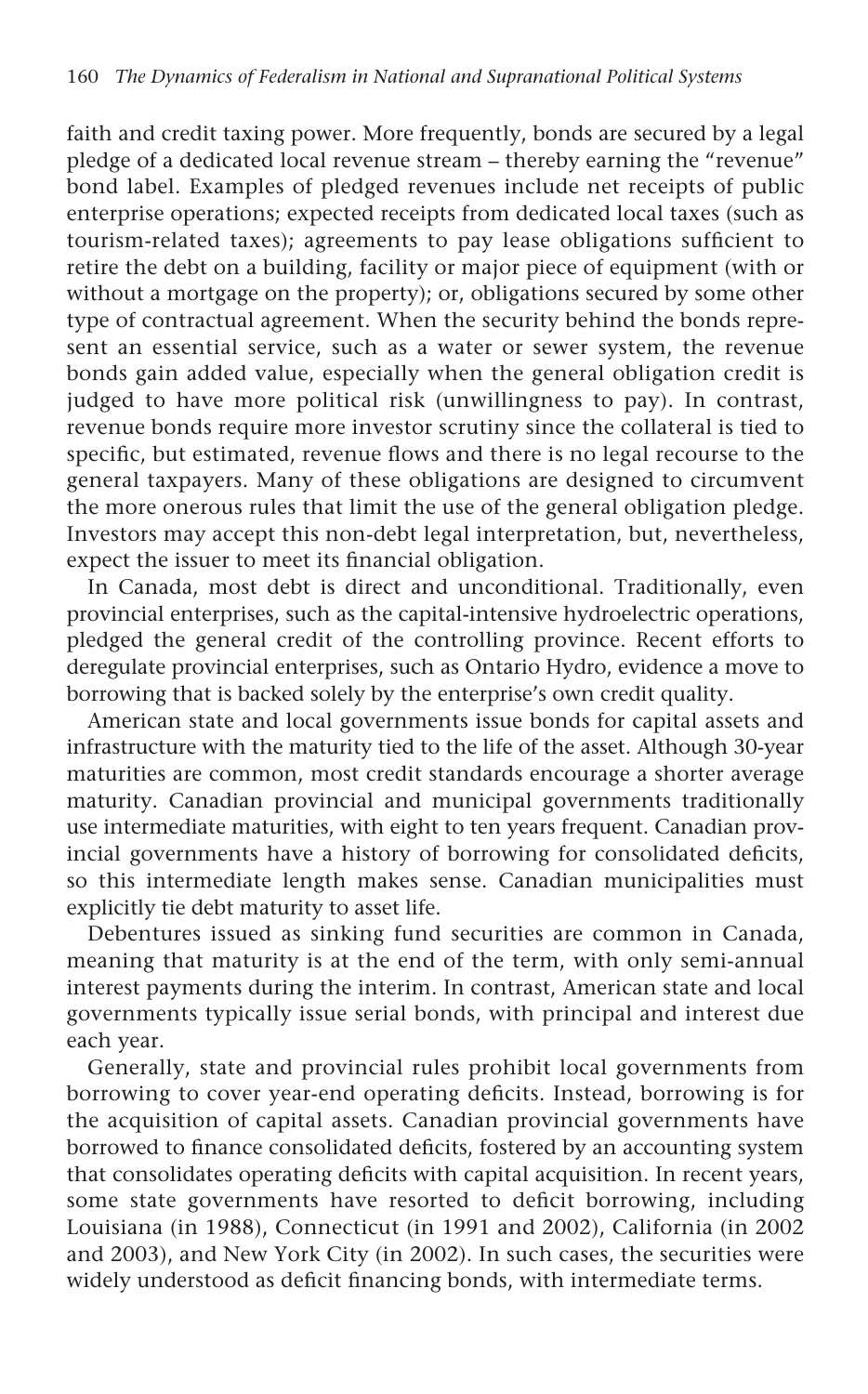#### **Investors**

In the US, about 65 percent of state and local government securities are held either by households or in retail-traded financial instruments. In contrast, Canadian provincial bonds are held primarily by foreign investors (29 percent in 2004) and personal pension plans (21 percent), consistent with a taxable investment that has yields higher than the sovereign government but with low credit risk. Canadian municipal bonds are primarily held by individuals (37 percent) and by provincial and municipal accounts (combined for 20 percent). A municipality holding its own bonds raises arms-length transaction concerns. Provincial holding of municipal debt reflects another tradition of placement instead of public debt sales.

Pension plans in America have no economic incentive to invest in lower-yielding tax-exempt securities, and Congressional proposals to change that by giving the Social Security system a federal interest rate subsidy has failed repetitively. In contrast, the Canadian Pension Plan (CPP) traditionally invested in non-marketable 20-year securities of participating provinces (all but Quebec that has its one pension system), at a lower than market price. Each participating province received a yearly allocation tied to that province's worker contributions, with the province able to reallocate that amount among its various agencies. For example, in 1992, the CPP held 31 percent of Ontario's provincial purpose debt and 35 percent of Ontario Hydro's debt. For years, Alberta municipalities received the benefits of the lower CPP-related borrowing rates because that province allowed local governments to pool their borrowing needs through a provincial financing authority; however, the province later reclaimed the full allocation to meet its own needs. Nationally, in response to anemic investment results, the Canadian Parliament enacted in 1997 a pension investment board charged with active management of the CPP portfolio to achieve market results. Targeted investments in provincial bonds were limited, only allowing each province to roll over its bonds for one further 20-year term. Still, the Canada Pension Plan offers a pool of patient capital that is not available, in parallel fashion, to subnational borrowers in the United States.

A government should not make a market for its own debt. Although infrequent in America (except for cash-flow notes in some cases), significant market-making activities have occurred in Canada in the recent past. Because most American municipal securities are tax-exempt, with lower yields, there is no incentive to hold them in the asset accounts of an entity that does not pay taxes. However, Canadian provinces have used their captive pension funds and other controlled assets as a buyer of their subnational securities. For example, until 1990, the investment rules of Ontario's public pension funds favored the purchase of provincial bonds through private placement. Due to anemic returns, however, the pension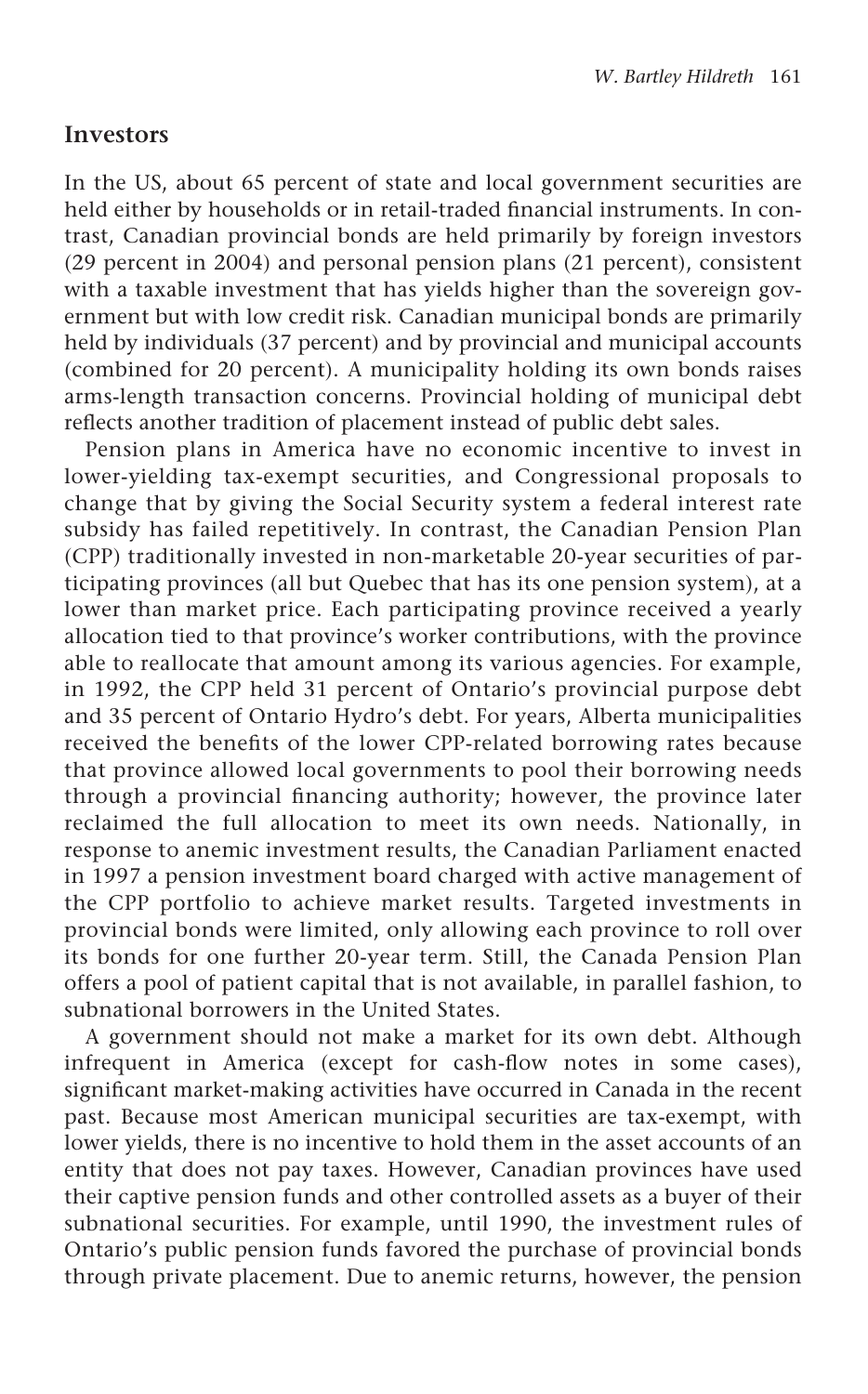systems must now purchase provincial and municipal securities on the open market based on competitive returns.

In Canada, the financial intermediary that fosters home ownership – the Canada Mortgage and Housing Corporation (CMHA) – serves as a large purchaser of provincial securities whereas similar government-sponsored corporations in America – such as FannieMae – have no incentive to invest in tax-exempt securities. As Canada's national housing agency, CMHC borrows money from the capital markets and the Government of Canada to lend to private borrowers. One program provides insurance against borrower default on certain mortgages. Premiums are invested in various securities, with provincial bonds comprising 15 percent of their holdings in 2004, second only to those backed by the Government of Canada and guaranteed.

Very few American state and local governments have ventured into foreign capital markets to issue taxable debt. Provincial (and some municipal) borrowers in Canada have made extensive use of foreign capital markets, including, but not limited to, the US taxable market (termed "Yankee" bonds), but they have dramatically reduced their foreign offerings in recent years. Canadian subnational governments were hurt by foreign currency exposure prior to the development of currency swaps.

## **Debt issuance process**

Canadian finance executives tend to enjoy more discretion within their own governments to engage in debt acquisition and liability management than their American counterparts, likely due to the parliamentary form of government. In contrast, American states exhibit more pronounced legislative inquiry into alternatives, increased opportunities for vocal public disagreements and political repercussions, and even direct voter approval.

Although most state constitutions in America impose a legal limit on the amount of property-tax supported debt, revenue bonds are not similarly limited. North Carolina is the only state that schedules and conducts the sale of general obligation bonds on behalf of its local governments. More commonly, a state may have a nominal state notice requirement but more stringent local approval requirements, such as voter approval for long-term debt that obligates future taxpayers. Local policies, independent credit ratings, and the cost of capital serve to ration the debt creation appetite of most local officials. Moreover, rating changes can influence reelection probabilities. In contrast, Canadian municipalities face more provincial control, with pre-approval required. For example, Alberta has required provincial approval for local debt with maturity beyond three years. Recent trends suggest Canada is following the American practice of delegated local control within bulk borrowing limits and credit-rating defined debt capacity ranges.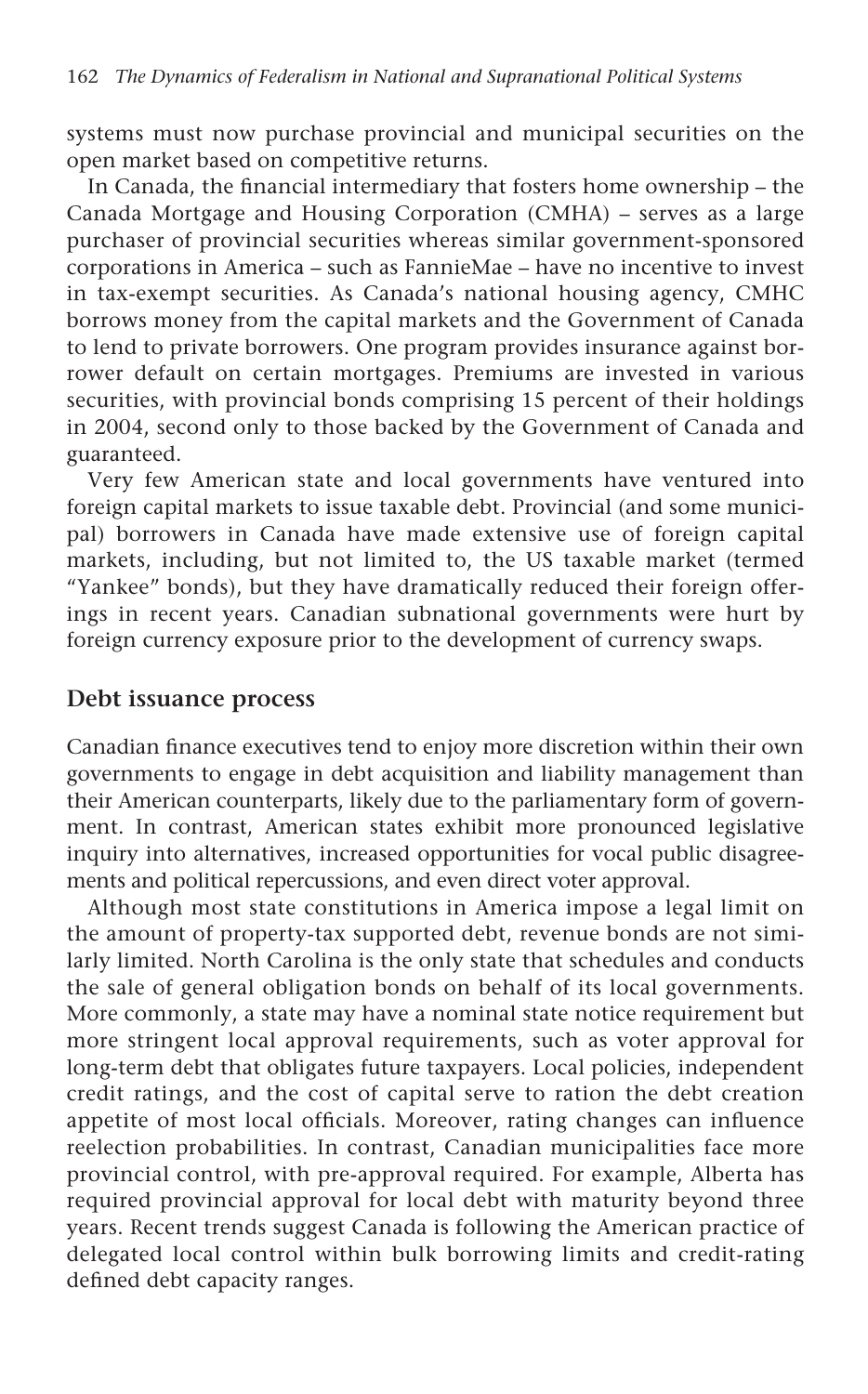Buying bonds from the issuer and selling them to the ultimate investor is the role of the market intermediary. In Canada, the term is "fiscal agent," whereas the term used in America is "underwriter" of the security offering. When American state and local governments sell their obligations by auction, they select the underwriter offering the lowest cost of capital. To do so, however, requires that the debt issuer assume the burden of debt structuring and market timing, a skill beyond the expertise of many internal staff. This condition has led to the use of independent financial advisors to help guide the decision-making. With 65 percent of state and local debt volume sold by negotiation, picking the underwriter(s) is open to selection on a basis other than economic pricing, and with duties that extend into structure and timing matters. Most academic research conducted on the US tax-exempt market finds competitive sales more efficiently priced than negotiated sales. Canadian municipal and provincial bonds are sold by negotiated sale. For example, market-savvy provinces are known to make their own market-timing decisions, call one of the preselected co-managers of a large syndicate, and announce it wants to sell bonds into the market at an appointed time in a matter of hours. These actions illustrate the range of decisions involving capital markets that can flow from fiscal decentralization.

## **Which federalism?**

From a local government perspective, the big question – "Which Federalism?" – is best answered by the governmental structure that allows locally elected officials to tailor fiscal decisions to local needs. This local power should include the ability to design, levy, collect, and use locally incurred taxes. A counterpart to the power to tax is the power to incur debt. Debt imposes a future obligation on taxpayers or ratepayers to generate sufficient revenues to cover the debt service. In essence, debt securitizes future revenue flows. Thus, the political and economic choices embodied in local tax structures influences both tax policy and debt policy.

Tax structures are not static; they are revised frequently to adapt to changing circumstances. Moreover, when analysts rank tax systems they must be cognizant of the many ways tax structures can influence the results. A review of the contemporary aspects of property and sales tax structures illustrate the forces that can strain the effectiveness of each tax. Accordingly, this chapter introduces separate tax structure indexes for the property and sales tax. This design reflects the base, rate, and yield features embodied in tax systems. One benefit is that it offers a way to observe the degree of policy convergence and tax design variation.

Interesting findings emerge from a comparison of the two indexes. The high side of the property tax structure index could be considered negative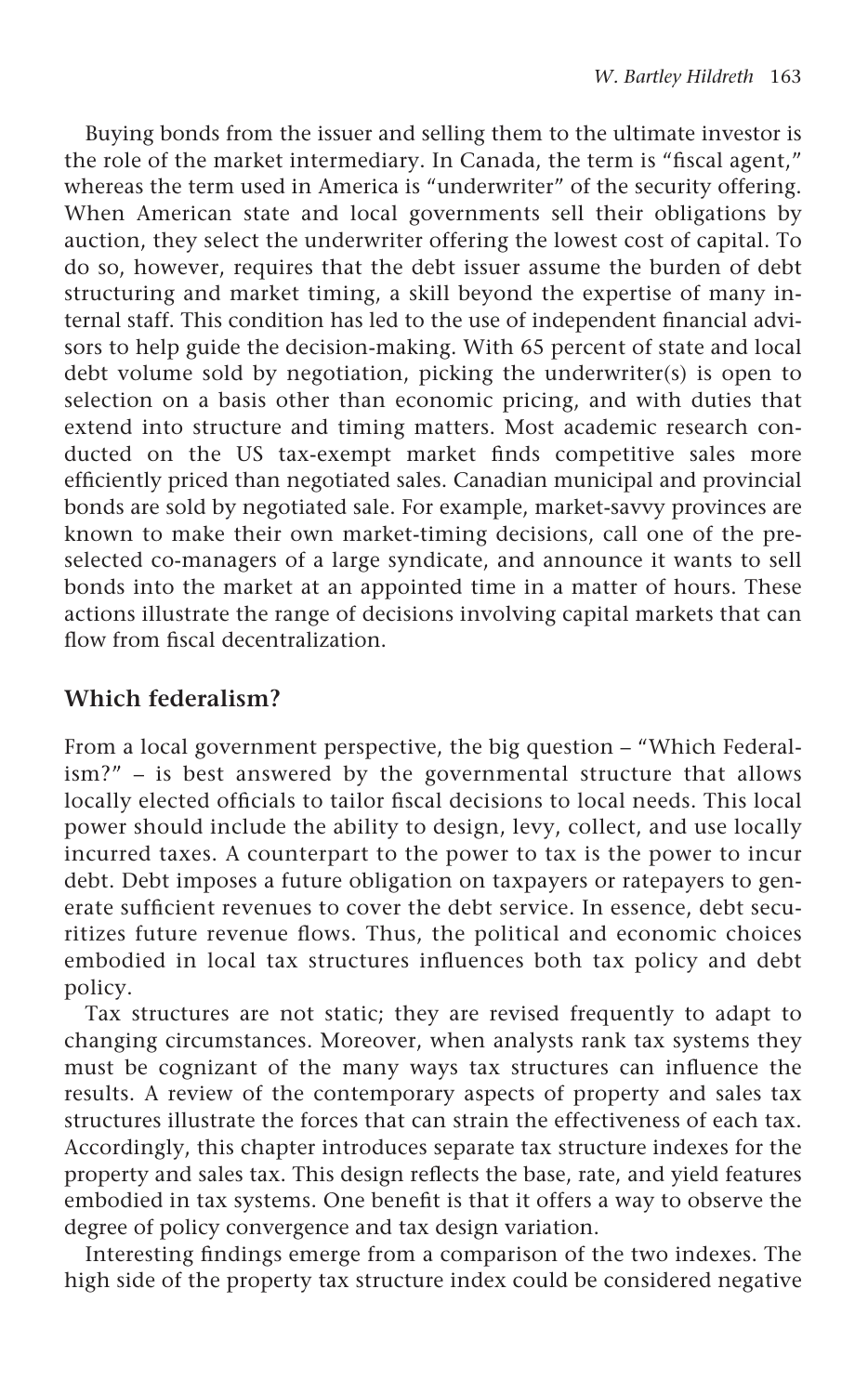and indicative of the pressures to reform the tax. In contrast, the high side of the sales tax structure index could represent the preferred sales tax policy habitat. This last observation derives from the repeated efforts (but often failure) in most states with a sales tax to expand the sales tax base in response to the general shift in the economy from goods to services (Tannenwald 2002; Duncombe 1992). At the high end of the sales tax structure index are the states that tax a broad range of services. Different index elements may affect the results.

The current chapter offers a single period perspective, instead of a multiperiod test of tax policy variation and convergence.3 Still, these results suggest less variation in the index measure for the sales tax than the property tax. In contrast, Annala (2003) finds just the opposite over a 20-year period. One explanation for these different results is Annala's approach of measuring each tax as a ratio to gross state product instead of using a measure that captures the multi-faceted tax structure as suggested by Alt (1983).

As an exploratory effort, the two indexes (one for the property tax and the other for the sales tax) are not intended to be definitive. Instead, the constructed indexes lay the groundwork for future research. Index components can be refined and calibrated, with the sensitivity of results discussed. Changes over time could yield clues to policy shifts. Case studies could clarify decisions behind the data. Differences between cities and counties suggest the value of different measures on the strain placed on their particular tax structures (Pagano and Johnston 2000). In addition, explicit measures of tax incidence could be incorporated. A desirable outcome from refining each tax structure index is to advance the discussion of an overall metric for viewing the simultaneous effect of political and economic choices, as suggested by Alt (1983).

In summary, fiscal decentralization should translate into options for generating own-source revenues and issuing debt to finance local preferences. The goal is for accountability to rest with voters and markets, not with hierarchy.

#### **Notes**

- \* I appreciate the comments on my tax policy indexes by Ed Flentje, John Wong and Glenn Fisher, and the spreadsheet assistance of Felany Opiso and Anthony Swartzendruber, both George Van Riper Endowed Fellows in Public Finance. I remain responsible for what I have written.
- 1 Determining the details of local government finance in America is not as easy as it is for state government finance because a census of government finance is not taken yearly. Traditionally, the National Income and Product Accounts (NIPA) only reported a combined state and local government sector. Starting in 2005, however, the US Department of Commerce (specifically, the Bureau of Economic Analysis) plans to publish details on the yearly estimates of local government data (Baker 2003, 2005).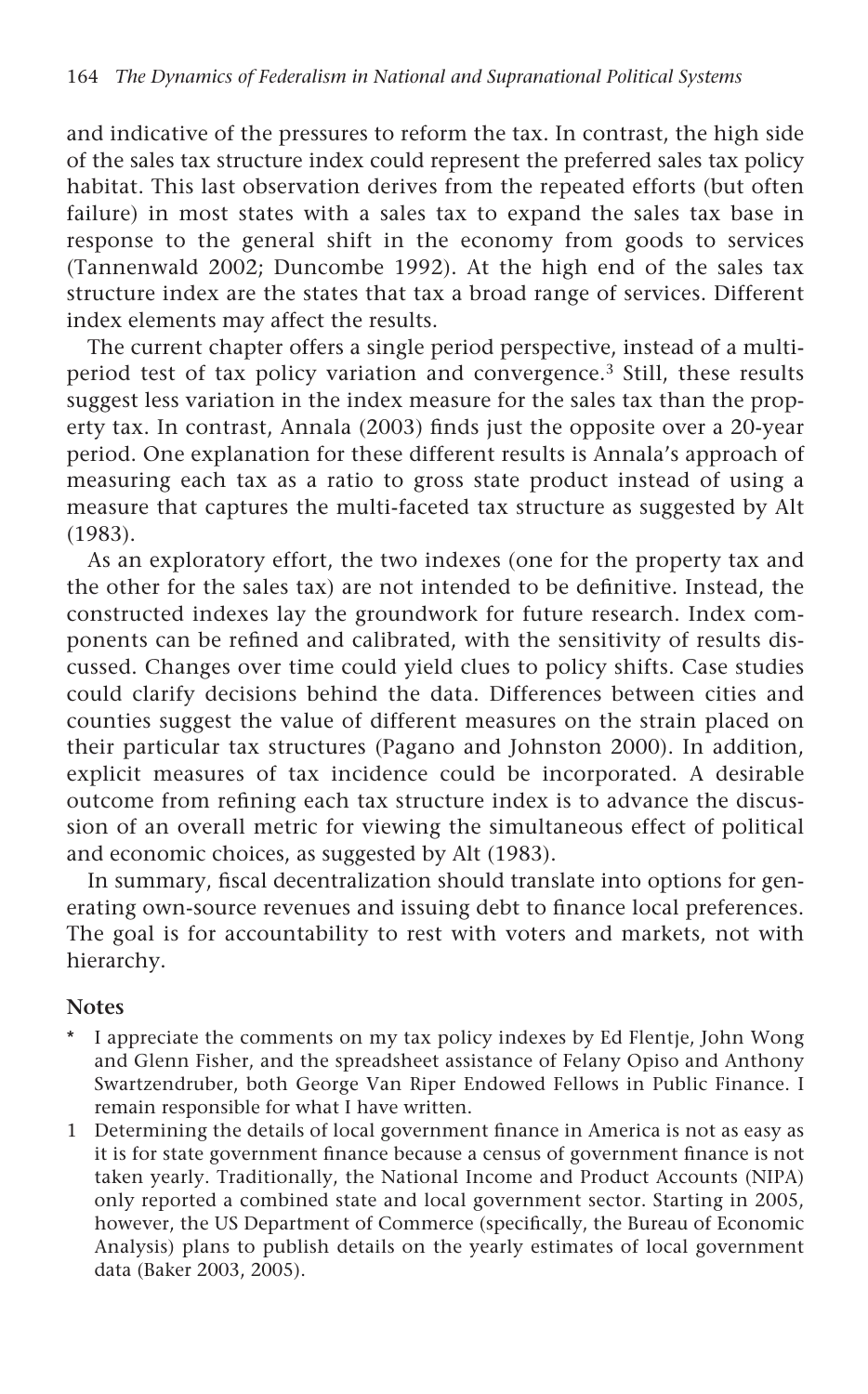- 2 Even the need for administrative simplification and cost efficiencies due to Hurricane Katrina made it difficult to overcome the political support in the State Legislature for protecting the seven elected officials (New Orleans Times-Picayune 2006). A change requires a state constitutional amendment which is before state voters in November 2006.
- 3 Using comparable data for the 1991 period for a sales tax stress index finds similar results as the 1997 period, with little change among states in the high and low ends of the ranks.